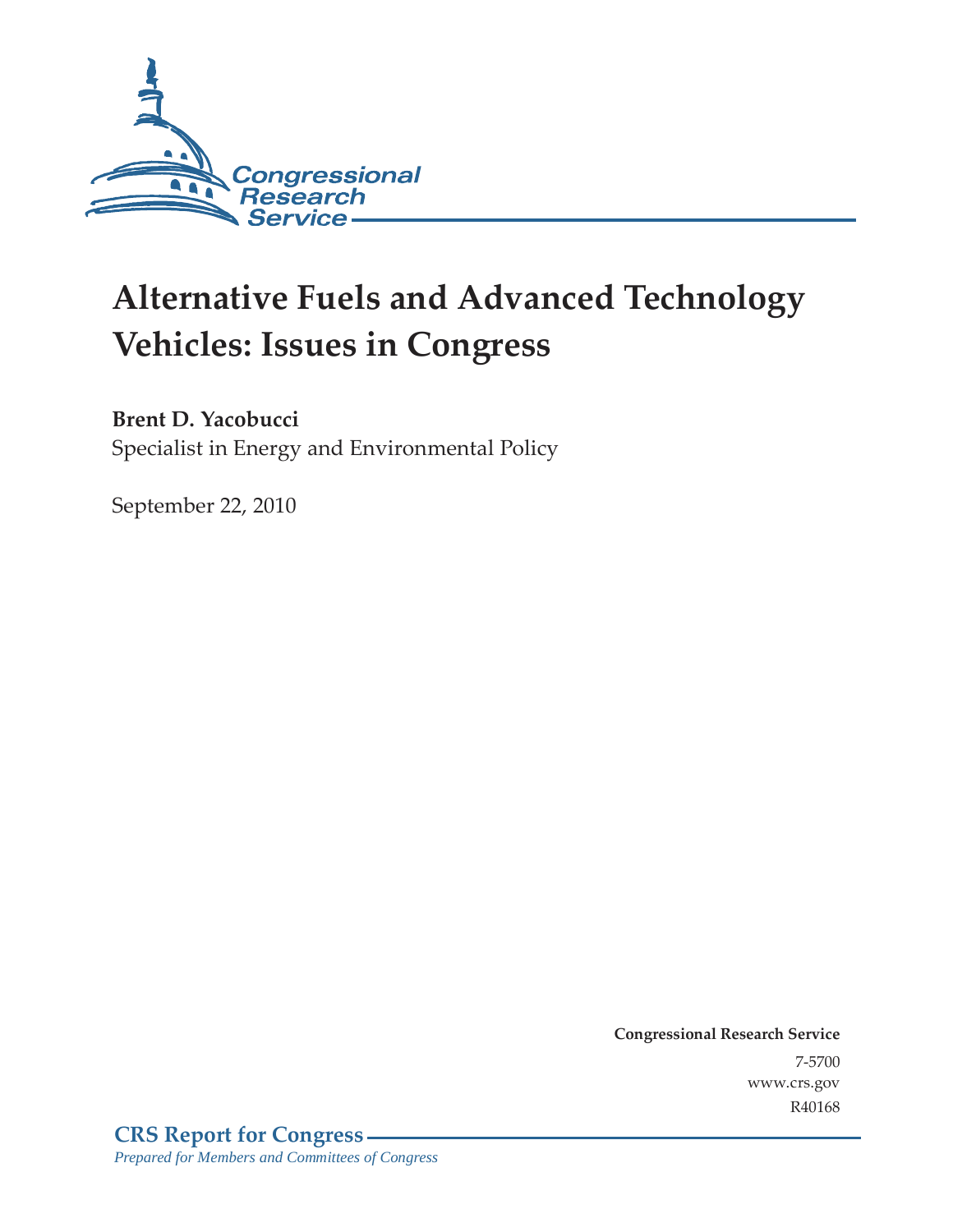# **Summary**

Alternative fuels and advanced technology vehicles are seen by proponents as integral to improving urban air quality, decreasing dependence on foreign oil, and reducing emissions of greenhouse gases. However, major barriers—especially economics—currently prevent the widespread use of these fuels and technologies. Because of these barriers, and the potential benefits, there is continued congressional interest in providing incentives and other support for their development and commercialization.

Alternative fuels and advanced technology vehicles were addressed early in the  $111<sup>th</sup>$  Congress, as both the House and Senate versions of the American Recovery and Reinvestment Act of 2009 (H.R. 1) contained provisions supporting their development and deployment. While some of these provisions were removed in conference, the final version (P.L. 111-5) contains provisions for tax incentives, federal grants and loans, and other federal support for alternative fuels and advanced vehicles.

On February 3, 2010, the Environmental Protection Agency (EPA) finalized new rules for the renewable fuel standard (RFS) that was expanded by the Energy Independence and Security Act of 2007 (EISA, P.L. 110-140). In 2010, the RFS will require the use of 12.95 billion gallons of ethanol and other biofuels in transportation fuel. Within that mandate, the RFS will require the use of 0.95 billion gallons of advanced biofuels, including 6.5 million gallons of cellulosic biofuels. EISA also requires that advanced biofuels (as well as conventional biofuels from newly built refineries) meet certain lifecycle greenhouse gas reduction requirements. EPA's methodology and conclusions on various biofuels' lifecycle emissions have been controversial.

EPA is also reviewing a waiver petition from Growth Energy to allow blends of up to 15% ethanol in gasoline: currently gasoline is limited to 10% ethanol content under EPA implementation of the Clean Air Act. Allowing higher blends of ethanol under the Clean Air Act would remove one component of the "blend wall," which limits the total amount of ethanol that can be blended in gasoline nationwide; other blend wall components include vehicle and pump certification and warranties, and state and local fire codes and other laws. EPA has stated that a decision on newer vehicles could come by late September.

The 111<sup>th</sup> Congress is likely to further discuss alternative fuels and advanced technology vehicles as it addresses other key topics. These include their role in any federal policy to address climate change, and their role in federal energy policy. The 111<sup>th</sup> Congress may also play an oversight role in the development of major regulations: the Environmental Protection Agency's implementation of the RFS; the Department of Transportation's implementation of new fuel economy standards enacted in 2007; and the Department of Agriculture's implementation of the 2008 Farm Bill. Further, some key tax incentives for biofuels expired at the end of 2009, and others will expire at the end of 2010. These incentives may be extended in the second session of the  $111<sup>th</sup>$  Congress.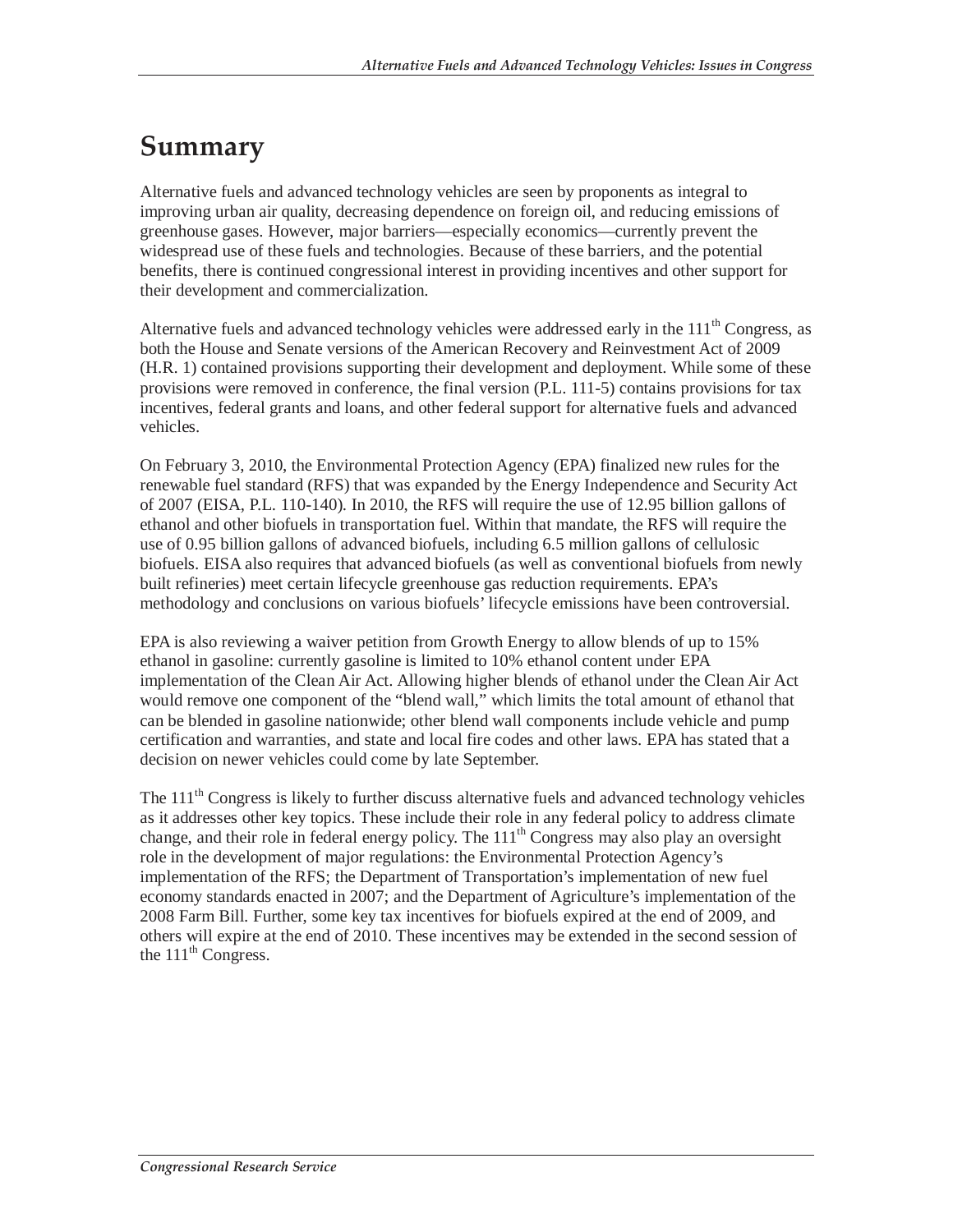# Contents

| Alternative Fuel and Advanced Vehicle Technology Provisions in the American Recovery |
|--------------------------------------------------------------------------------------|
|                                                                                      |
|                                                                                      |

## **Tables**

| Table 1. Comparison of Alternative Fuel and Advanced Vehicle Technology Provisions in |  |
|---------------------------------------------------------------------------------------|--|
|                                                                                       |  |

#### Contacts

|--|--|--|--|--|--|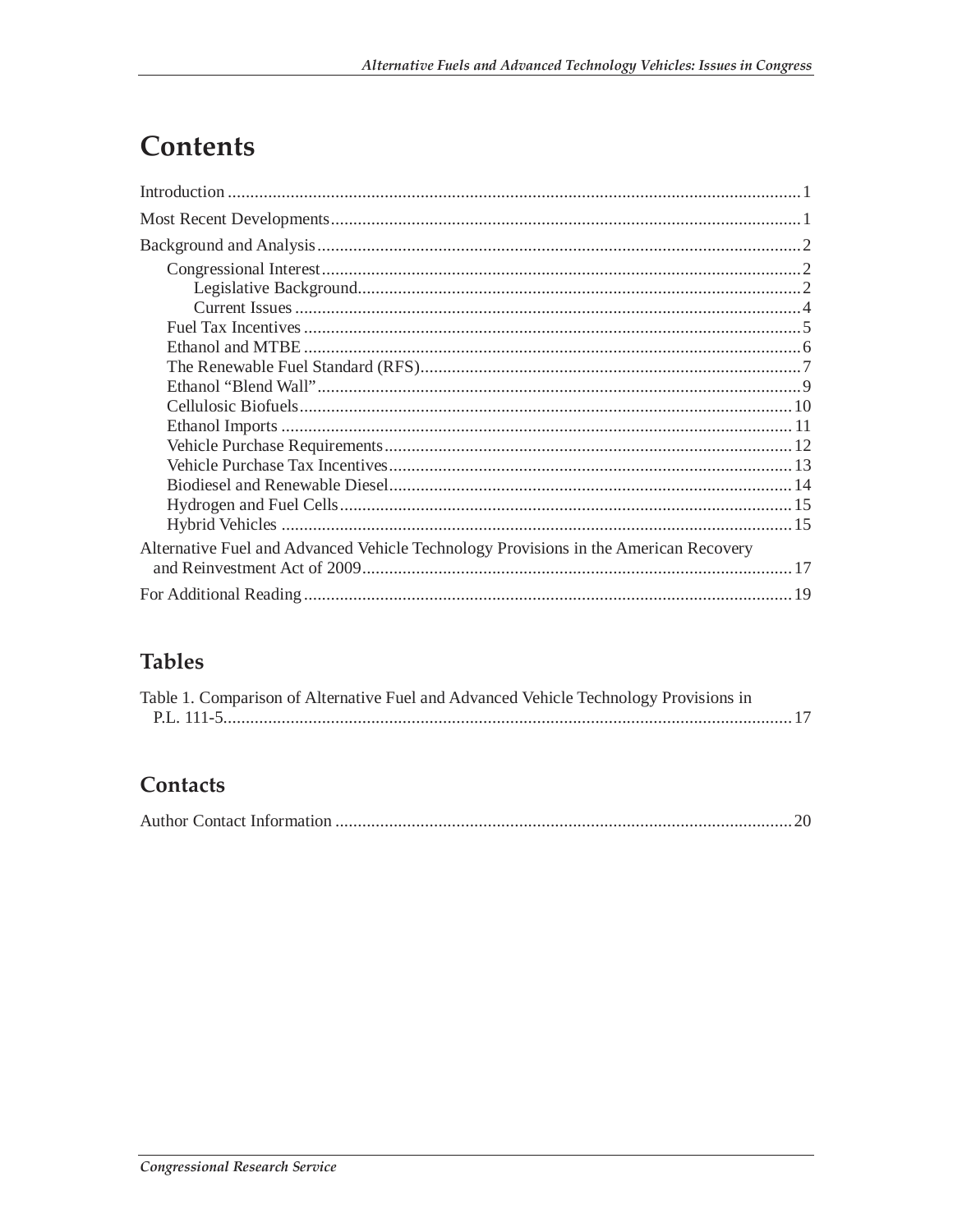# **Introduction**

High levels of oil imports and high crude oil and gasoline prices in recent years have led to increased interest in the U.S. fuel supply. Recent congressional interest has focused on alternatives to petroleum, ways to improve the efficiency of the U.S. transportation sector, and ways to improve the stability and security of the petroleum supply and refining sectors.<sup>1</sup> From spring 2006 to summer 2008, high global oil prices (spurred by high demand) and refinery constraints in the domestic gasoline supply pushed U.S. gasoline pump prices to historic highs.

Historically, a problem in maintaining interest in alternative fuels and vehicles has been the volatility in oil and gasoline prices. Interest tends to rise as prices rise, and decline as prices dip. Arguably, statutory policies can counterbalance dips in public interest in periods of mixed market signals as seen recently. In fall 2006 and winter 2007, gasoline prices eased somewhat before rising significantly through summer 2008; and since summer 2008, petroleum and gasoline prices have fallen dramatically.

Along with fuel prices and supply, environmental concerns, especially poor air quality and concerns over the potential effects of climate change, have further raised interest in the development of alternatives to petroleum, as well as ways to use petroleum more efficiently.

Key components of federal policies to reduce petroleum consumption include the promotion of alternatives to petroleum fuels and the promotion of more efficient vehicles. This report provides an overview of current issues surrounding alternative fuels<sup>2</sup> and advanced technology vehicles<sup>3</sup> issues discussed in further detail in other CRS reports referred to in each section.

# **Most Recent Developments**

On March 6, 2009, Growth Energy (on behalf of 52 U.S. ethanol producers) applied to the Environmental Protection Agency (EPA) for a waiver from the current Clean Air Act limitation on ethanol content in gasoline. Currently, ethanol content in gasoline is capped at 10% (E10); the application requests an increase in the maximum concentration to 15% (E15). If granted, the waiver would allow the use of significantly more ethanol in gasoline than is currently permitted under the Clean Air Act. The existing limitation leads to an upper bound of roughly 15 billion gallons of ethanol in all U.S. gasoline. This "blend wall" could limit the fuel industry's ability to meet an Energy Independence and Security Act (EISA, P.L. 110-140) requirement to use increasing amounts of renewable fuels (including ethanol) in transportation. On November 30, 2009, EPA sent a letter to Growth Energy neither granting nor denying the waiver, stating that studies necessary for the agency to make a decision have not been completed, and that some of that data may be available in May or June of 2010. To meet the high volumes of renewable fuels

 $\overline{a}$ <sup>1</sup> For more information on petroleum supply and prices, see CRS Report RL32530, World Oil Demand and its Effect on *Oil Prices*, by Robert Pirog. For more information on legislative proposals to help mitigate high gasoline prices, see CRS Report RL33521, *Gasoline Prices: Causes of Volatility and Congressional Response*, by Carl E. Behrens and Carol Glover.

 $2$  Alternative fuels are fuels produced from sources other than petroleum, including natural gas, coal-derived fuels, agriculture-based ethanol and biodiesel, and hydrogen.

<sup>&</sup>lt;sup>3</sup> Advanced technology vehicles are vehicles that use technologies other than (or in addition to) an internal combustion engine, including electric vehicles, fuel cell vehicles, and hybrids.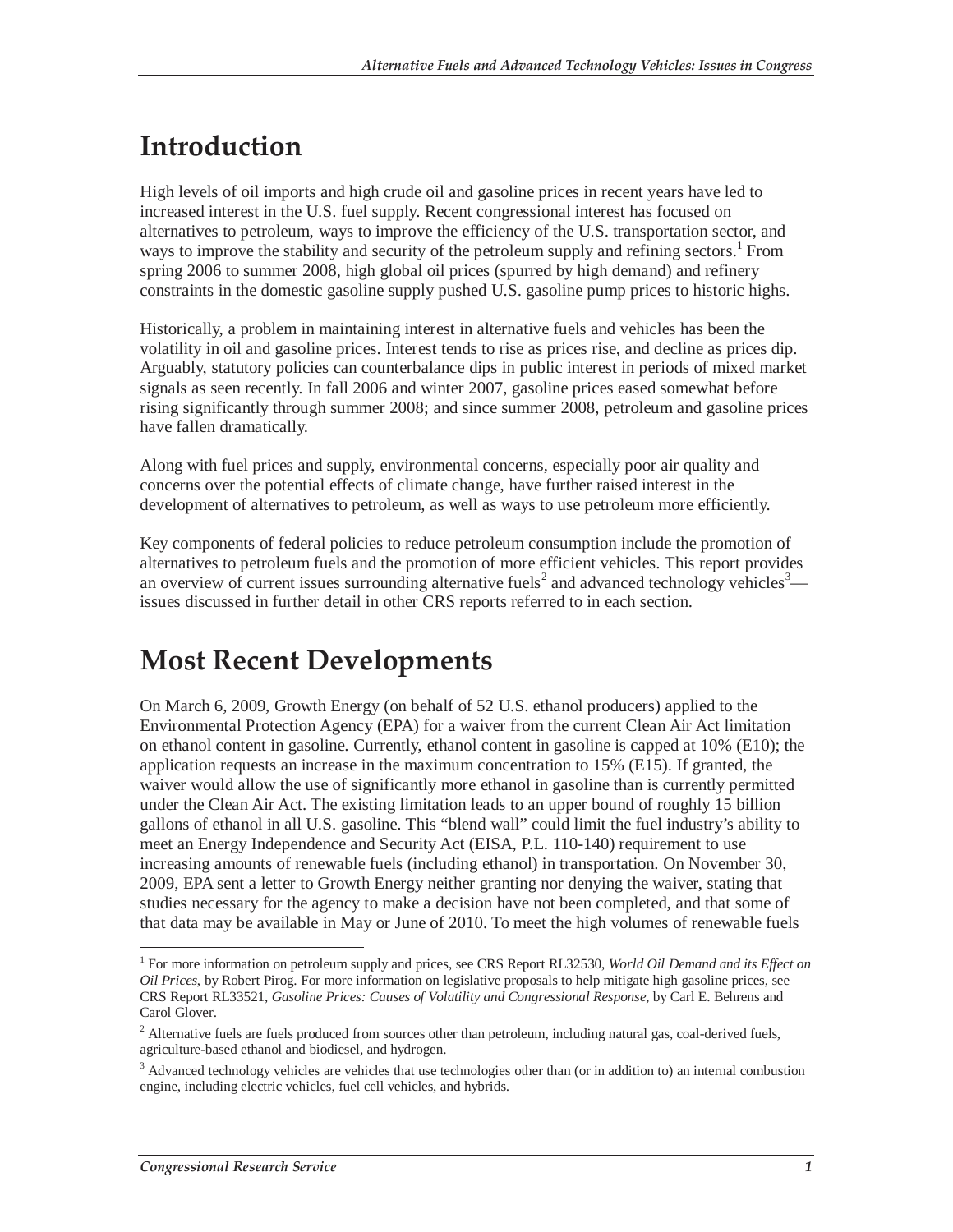mandated by EISA, EPA recognized that "it is clear that ethanol will need to be blended into gasoline at levels greater than the current limit of 10 percent." In July 2010 EPA updated the status of the request, stating that some action could be taken in or after late September, but that "insufficient data have been submitted" for EPA to make a decision on older vehicles and nonroad engines (e.g., lawnmowers).

On February 3, 2010, the Environmental Protection Agency (EPA) finalized new rules for the renewable fuel standard (RFS) that was expanded by the Energy Independence and Security Act of 2007 (EISA, P.L. 110-140). In 2010, the RFS will require the use of 12.95 billion gallons of ethanol and other biofuels in transportation fuel. Within that mandate, the RFS will require the use of 0.95 billion gallons of advanced biofuels, including 6.5 million gallons of cellulosic biofuels. EISA also requires that advanced biofuels (as well as conventional biofuels from newly built refineries) meet certain lifecycle greenhouse gas reduction requirements. EPA's methodology and conclusions on various biofuels' lifecycle emissions have been controversial.

On February 17, 2009, President Obama signed the American Recovery and Reinvestment Act of 2009 (ARRA, P.L. 111-5). Among other provisions, ARRA modifies tax credits for alternative fuel infrastructure and plug-in vehicles, expands funding for grants to states, localities, and other entities to replace older diesel engines with cleaner diesel engines or alternative fuel engines, and establishes grants for battery manufacturers and component suppliers to develop advanced vehicle batteries and system components.

On October 3, 2008, President Bush signed the Emergency Economic Stabilization Act (EESA, P.L. 110-343). Among other provisions, EESA modified and extended key tax credits for biofuels and other alternative fuels. In addition, EESA established a tax credit for the purchase of plug-in electric vehicles.<sup>4</sup> On June 18, 2008, President Bush signed the Food, Conservation, and Energy Act of 2008—the 2008 "Farm Bill" (P.L. 110-246). Among other provisions, the Farm Bill modified existing biofuels tax credits; most notably, the Farm Bill lowered (starting in 2009) the tax credit for ethanol produced from corn and other conventional feedstocks, and established a credit for the production of advanced biofuels produced from cellulosic matter (such as trees and perennial grasses).

# **Background and Analysis**

## **Congressional Interest**

#### **Legislative Background**

A combination of issues—the oil crises of the 1970s, the rise in awareness of environmental issues, concerns over energy security, increasing vehicle emissions, and high gasoline prices have spurred interest in moving the United States away from petroleum fuels for transportation and toward alternative fuels and advanced vehicle technologies.

<sup>-</sup>4 Tax credits were established in 2005 (by the Energy Policy Act of 2005—P.L. 109-58) for the purchase of hybrid, lean-burn, alternative fuel, and fuel cell vehicles.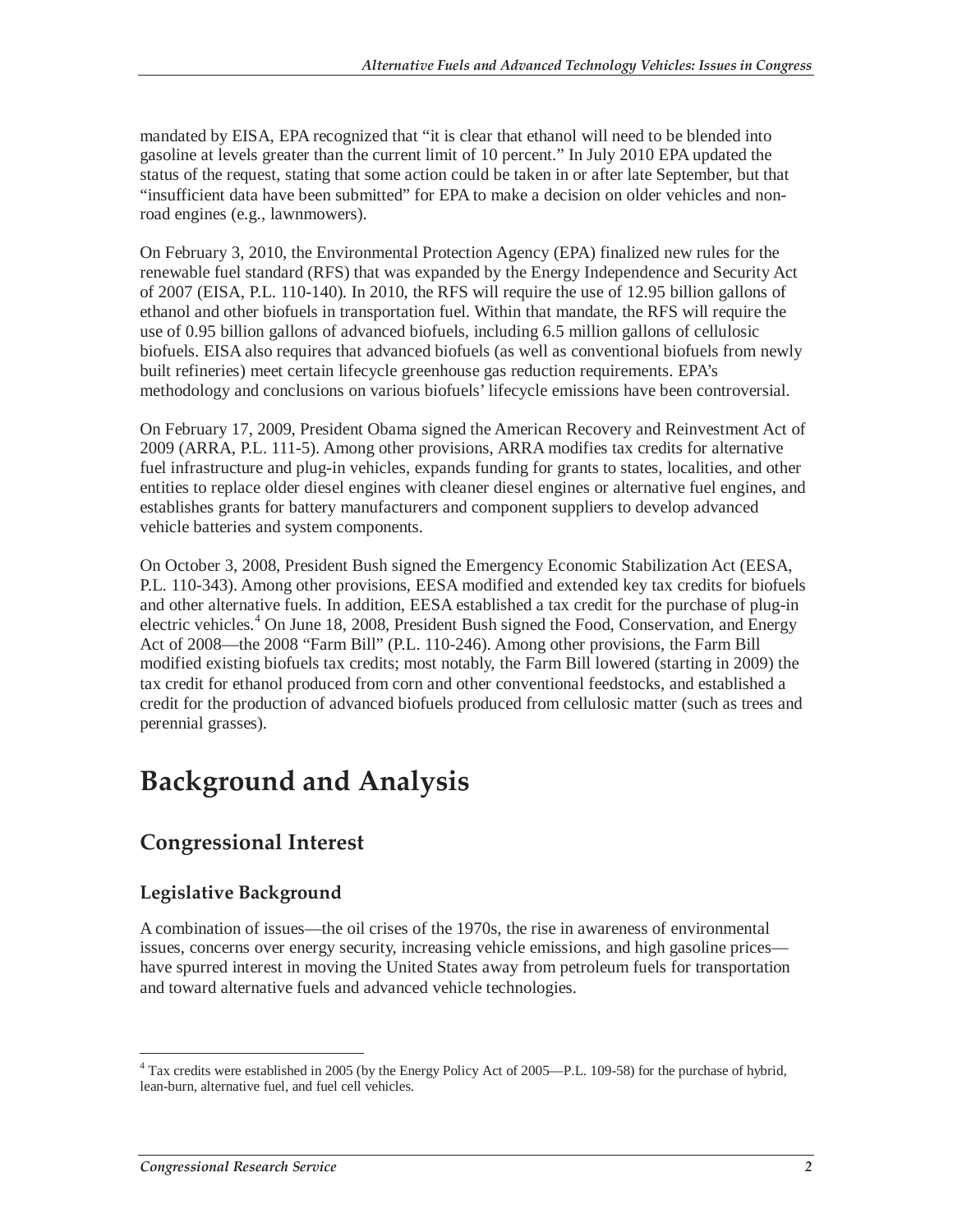#### *The Energy Policy Act of 1992*

The 102<sup>nd</sup> Congress passed the Energy Policy Act of 1992 (EPAct 1992, P.L. 102-486). Among other provisions, this law requires the purchase of alternative fuel vehicles by federal agencies, state governments, and alternative fuel providers.<sup>5</sup> Under EPAct 1992, a certain percentage which varies by the type of fleet (i.e., federal, state, or fuel provider)—of new passenger vehicles must be capable of operating on alternative fuels, including ethanol, methanol, natural gas, or propane. EPAct 1992 established a tax credit for the purchase of electric vehicles, as well as tax deductions for the purchase of alternative fuel and hybrid vehicles.

#### *The Energy Policy Act of 2005*

There was little congressional action on energy policy through the late 1990s. In light of high fuel prices in the early 2000s, continued growth in domestic and global petroleum demand, and other energy policy concerns, Congress began working on comprehensive energy legislation in 2001. In the  $107<sup>th</sup>$  Congress, an energy bill stalled in conference. The  $108<sup>th</sup>$  Congress continued the debate over energy legislation. The conference report (H.Rept. 108-375) included provisions on vehicle tax credits, amendments to vehicle purchase requirements under the Energy Policy Act of 1992, a requirement that gasoline contain ethanol or other renewable fuels, and tax credits for ethanol and biodiesel fuels. However, this bill also stalled. Many of these topics were addressed in the 109<sup>th</sup> Congress by the Energy Policy Act of 2005 (EPAct 2005, P.L. 109-58), which was signed by President Bush on August 8, 2005.

#### *The Energy Independence and Security Act of 2007*

Continued pressure on energy prices and concerns over energy security after passage of EPAct 2005 led to continued discussion of energy policy in the  $110^{th}$  Congress. On December 19, 2007, President Bush signed the Energy Independence and Security Act of 2007 (EISA, P.L. 110-140). Among other provisions, EISA expanded the renewable fuel mandate in EPAct 2005, and significantly tightened federal fuel economy (CAFE) standards.

#### *The 2008 Farm Bill*

Biofuels—fuels produced from renewable organic matter, especially agricultural products and wastes, are seen by proponents as a key strategy for increasing energy security, promoting environmental quality, and raising farm incomes. Therefore, recent Farm Bills, especially the 2002 and 2008 Farm Bills (P.L. 107-171 and P.L. 110-246, respectively), have included titles to promote biofuels and other farm-based energy supplies. The 2002 Farm Bill established programs to promote the development of biofuels and biorefineries; the 2008 Farm Bill expanded on these programs, and expanded existing biofuels tax credits to promote the development of cellulosic fuels—fuels produced from woody or fibrous materials such as perennial grasses, fast-growing trees, and agricultural and municipal wastes.

<sup>-</sup><sup>5</sup> Alternative fuel providers are businesses that sell or distribute alternative fuels.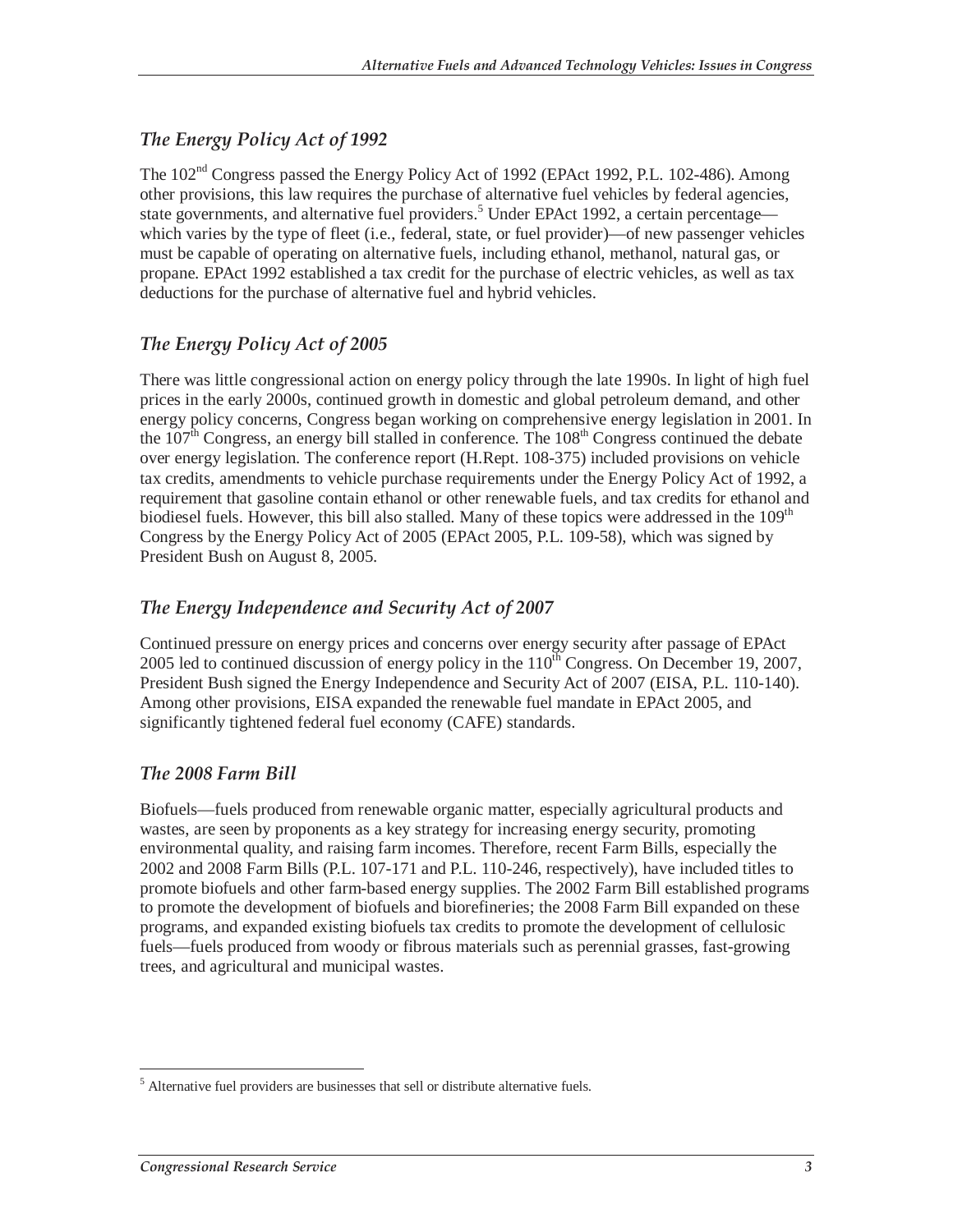#### *The American Recovery and Reinvestment Act of 2009*

The American Recovery and Reinvestment Act of 2009 (P.L. 111-5) includes several key provisions supporting alternative fuels and advanced technology vehicles. These include tax credits for the purchase of small electric vehicles, grants to states, localities, and other entities to replace older diesel engines with new, clean diesel or alternative fuel engines, and grants to battery manufacturers and part suppliers to develop batteries and system components for advanced vehicles (e.g., hybrids, plug-in electric vehicles). A provision contained in the Senate version to expand U.S. Department of Agriculture (USDA) biorefinery grants was dropped by the Conference Committee. For a more detailed comparison of the House, Senate, and final versions of the bill, see **Table 1**.

#### *Other Legislation*

Other laws affecting alternative fuel and advanced technology vehicles include the Energy Policy and Conservation Act (P.L. 94-163), which established fuel economy standards for passenger cars and light trucks;<sup>6</sup> the 1990 Amendments to the Clean Air Act (P.L. 101-549), which require cities with significant air quality problems to promote low emission vehicles; highway authorization bills, including P.L. 109-59 and P.L. 105-178, which established and reaffirmed tax incentives for ethanol and other fuels; and numerous laws that authorize federal research and development on alternative fuels, advanced technologies, and enabling infrastructure, such as alternative fuel pumps. The Emergency Economic Stabilization Act of 2008 (P.L. 110-343) modified and extended key tax incentives for biodiesel and other alterative fuels.

#### **Current Issues**

Recent events have renewed interest in alternative fuels and advanced vehicles. For example, high pump prices for gasoline and diesel fuel through summer 2008 raised concerns over fuel conservation and energy security, including U.S. dependency on oil imports. In light of this, there is growing interest in more efficient vehicles or vehicles that abandon the use of petroleum altogether. This is especially true as the rapid growth in the sales of light trucks—these include sport utility vehicles (SUVs), mini-vans, and pickups, which tend to have lower fuel economy than passenger cars—through the mid-2000s lowered the overall fuel economy of the new vehicle fleet. EISA requires an increase in fuel economy from passenger cars and light trucks to 35 miles per gallon (mpg) combined in 2020 from roughly 24 mpg today.

Ongoing technological developments in hybrid vehicles, ethanol fuel, fuel cells, and hydrogen fuel have raised key policy questions. These questions include whether more generous tax incentives for hybrid and/or fuel cell vehicles should be established, the costs and environmental impacts associated with production of ethanol or hydrogen as major transportation fuels, and whether research and development funds should be focused on such potentially high-risk technologies as fuel cells or on near-term technologies, such as hybrids.

Gasoline prices have spiked and the gasoline supply system has faced disruptions several times in recent years, driven by various factors, including

<sup>-</sup>6 For more information on fuel economy standards, see CRS Report R40166, *Automobile and Light Truck Fuel Economy: The CAFE Standards*, by Brent D. Yacobucci and Robert Bamberger.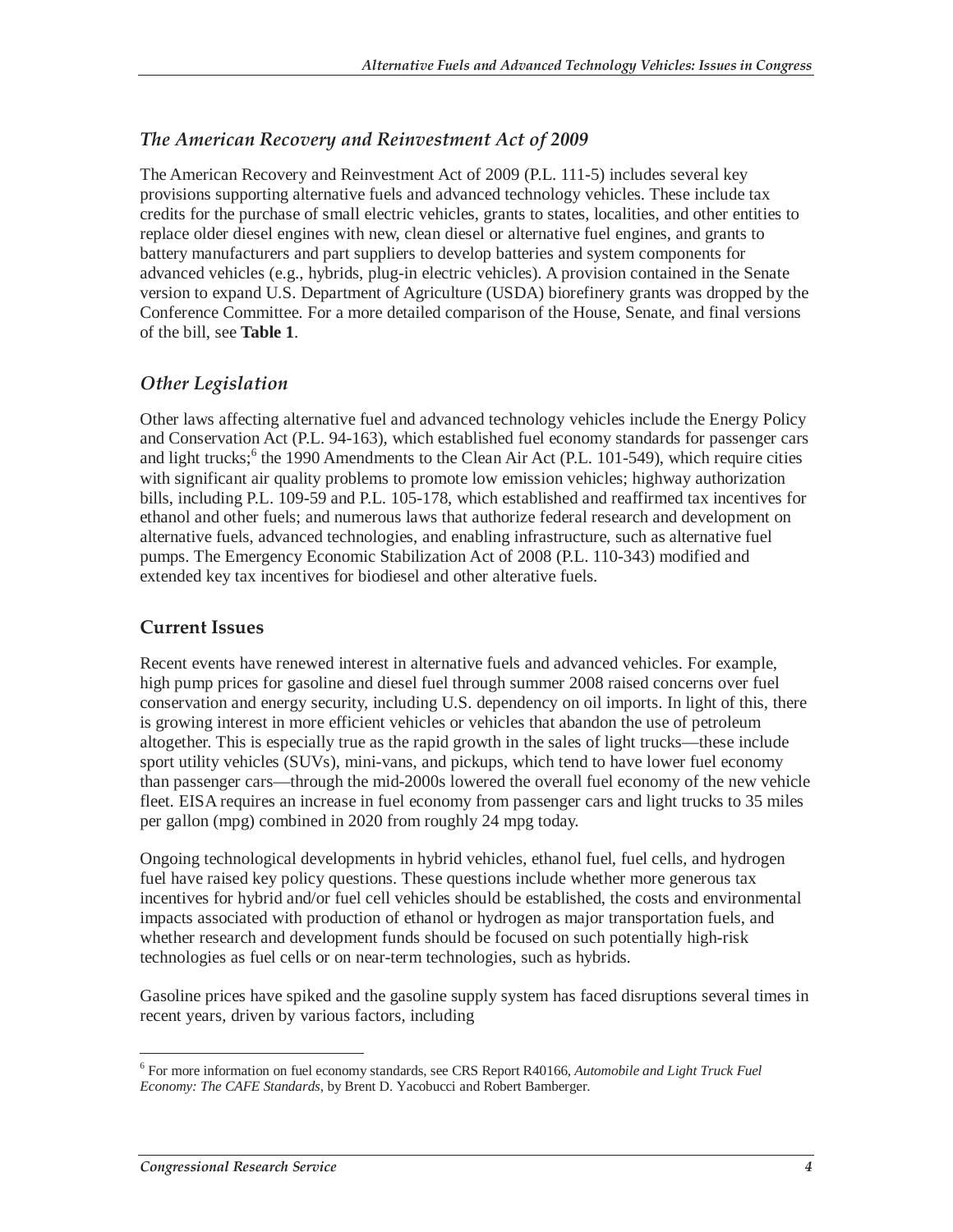- hurricanes along the Gulf Coast in the fall of 2005;
- high crude prices, issues with refining capacity, and concerns about ethanol supply in spring 2006;
- historic high crude oil and gasoline prices returned to historic highs in 2007 and 2008.

These price surges and supply disruptions raised congressional interest in alternatives to petroleum. Coupled with concerns over the environmental impact of petroleum and other fossil fuels, congressional interest in alternatives remains strong, even though oil and gasoline prices declined during the second half of 2008.

#### **Fuel Tax Incentives**

There are three key tax incentives for alternative fuels: (1) a tax credit for conventional ethanol of \$0.45 per gallon,<sup>7</sup> (2) a tax credit for biodiesel and renewable diesel of \$1.00 per gallon,<sup>8</sup> and (3) a credit of \$0.50 per gallon for the retail sale of alternative fuels other than ethanol and biodiesel (e.g., LPG). In addition, there are tax credits for small ethanol and biodiesel producers (\$0.10 per gallon), and a tax credit for the production of cellulosic biofuels (up to \$1.01 per gallon, depending on the fuel).<sup>9</sup> The credits for the retail sale of alternative fuels and for biodiesel and renewable diesel expired at the end of 2009; the ethanol tax credits are scheduled to expire at the end of 2010. As of September 2010, these credits had not been extended, although various bills have been introduced to extend some or all of these.

In general, there is ongoing interest in tax incentives for the production and purchase of alternative fuels. Supporters of this approach argue that the market favors conventional fuels, and that the widespread infrastructure and nearly ubiquitous use of conventional fuels in automobiles makes it difficult for alternative fuels to compete without economic incentives. The American Jobs Creation Act of 2004 (P.L. 108-357) replaced a previous excise tax exemption for ethanolblended fuels with a tax credit. The credit was valued at \$0.51 per gallon in 2008 and was reduced to \$0.45 per gallon in 2009.

In addition to the credit for ethanol-blended gasoline, there has been interest in promoting biodiesel fuel. P.L. 108-357, and subsequent amendments, provides a tax credit of \$1.00 per gallon for the sale and use of biodiesel. P.L. 109-58 expanded the credit to include "renewable diesel," which is produced from a different process than biodiesel and results in a fuel with somewhat different chemical characteristics. In guidance on the tax credit, the Internal Revenue Service ruled that renewable diesel includes synthetic diesel fuel produced from vegetable oils at petroleum refineries.10 Most biodiesel producers are small plants, and many biodiesel producers

Through 2008, the tax credit was valued at \$0.51 per gallon. The 2008 Farm Bill lowered the credit to \$0.45 per gallon in the first year after U.S. ethanol supply exceeded 7.5 billion gallons. Through October 2008, annual U.S. ethanol consumption had already exceeded 7.8 billion gallons: Renewable Fuels Association, *The Industry - Statistics*, 2008 Monthly U.S. Fuel Ethanol Production/Demand, Washington, DC, http://www.ethanolrfa.org/industry/statistics/.

<sup>&</sup>lt;sup>8</sup> Through 2008, the credit for biodiesel produced from recycled materials was \$0.50 per gallon. EESA eliminated the distinction between biodiesel fuels produced from different feedstocks.

<sup>9</sup> For more information on tax and non-tax incentives for ethanol and biodiesel, see CRS Report R40110, *Biofuels Incentives: A Summary of Federal Programs*, by Brent D. Yacobucci.

<sup>&</sup>lt;sup>10</sup> U.S. Internal Revenue Service, Notice 2007-37: Renewable Diesel, April 23, 2007.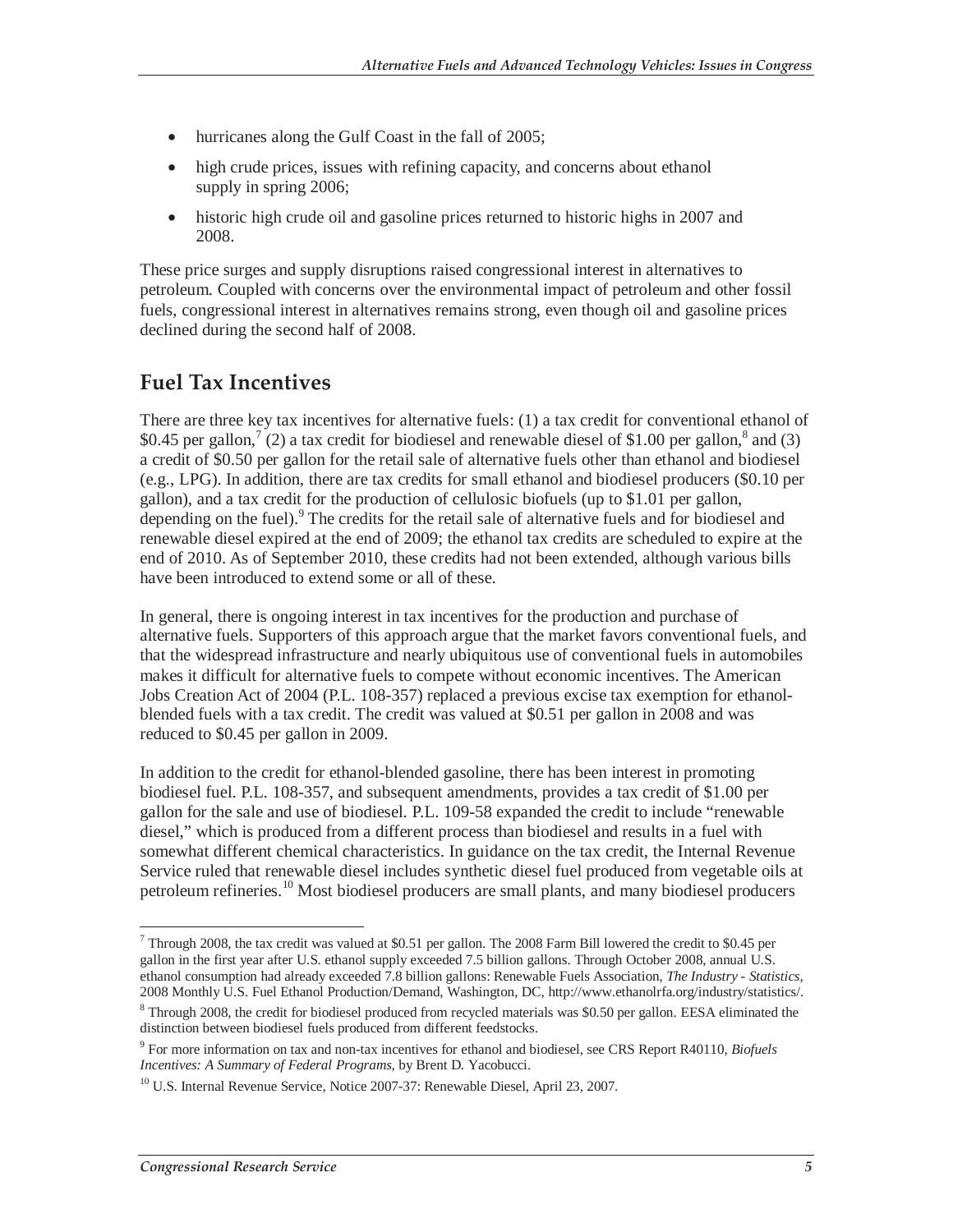were concerned that this decision could lead to a shift away from biodiesel production to renewable diesel production at large refineries, although this effect seems limited. The Emergency Economic Stabilization Act of 2008 (EESA) included the following language amending the renewable diesel tax credit: "such term does not include any fuel derived from coprocessing biomass with a feedstock which is not biomass."11 Presumably, this provision is intended to limit the production of renewable diesel eligible for the tax credit at petroleum refineries. EESA also extended the biodiesel and renewable diesel credits through the end of 2009. These credits have not been reinstated in 2010, although there is congressional interest in doing so.

#### **Ethanol and MTBE**

Outside of tax incentives, ethanol has been of key interest in recent Congresses, especially in its role as an alternative to gasoline and to MTBE (methyl tertiary butyl ether).<sup>12</sup> MTBE and ethanol were used (among other purposes) to meet previous Clean Air Act requirements that reformulated gasoline (RFG), sold in the nation's worst ozone nonattainment areas, contain oxygen to improve combustion. Under the RFG program, areas with "severe" or "extreme" ozone pollution (90 counties with a combined population of 64.8 million in  $2009<sup>13</sup>$  must use reformulated gas; areas with less severe ozone pollution may opt into the program as well, and many have. In all, portions of 17 states and the District of Columbia use RFG, and about 30% of the gasoline sold in the United States is RFG, according to the Environmental Protection Agency (EPA).<sup>14</sup>

Before amendment by the Energy Policy Act of 2005, the Clean Air Act required that RFG contain at least 2% oxygen by weight.<sup>15</sup> Refiners met this requirement by adding a number of ethers or alcohols, any of which contains oxygen and other elements. Until about 2003, the most commonly used oxygenate was MTBE because it was cheaper and easier to use than competing oxygenates. In 1999, 87% of RFG contained MTBE, a number reduced to about 46% in 2004, according to EPA. MTBE has also been used since the late 1970s in non-reformulated gasoline as an octane enhancer, at lower concentrations. As a result, gasoline with MTBE has been used throughout the United States, whether or not an area has been subject to RFG requirements.

MTBE contamination creates taste and odor problems in water at very low concentrations, and some animal studies indicate MTBE may pose a cancer risk to humans. MTBE leaks, generally from underground gasoline storage tanks, have been implicated in numerous incidents of ground water contamination. For these reasons, 25 states have taken steps to ban or limit its use, according to the Renewable Fuels Association.<sup>16</sup> The most significant of the bans (in California and New York) took effect at the end of 2003, leading many to suggest that Congress revisit the

-

<sup>11</sup> P.L. P.L. 110-343, Division B, Sec. 202.

<sup>12</sup> For additional background on the MTBE issue, see CRS Report RL32787, *MTBE in Gasoline: Clean Air and Drinking Water Issues*, by James E. McCarthy and Mary Tiemann. For information on ethanol, see CRS Report RL33290, *Fuel Ethanol: Background and Public Policy Issues*, by Brent D. Yacobucci.

<sup>&</sup>lt;sup>13</sup> As classified under the old 1-hour ozone standard that was replaced with a new, 8-hour standard in 2004.

<sup>&</sup>lt;sup>14</sup> U.S. Environmental Protection Agency (EPA), Office of Transportation Air Quality (OTAQ), Staff White Paper: Study of Unique Gasoline Blends ("Boutique Fuels"), Effects on Fuel Supply and Distribution and Potential Improvements, October 2001.

<sup>&</sup>lt;sup>15</sup> In the case of MTBE, this equates to roughly 11% by volume.

<sup>&</sup>lt;sup>16</sup> Renewable Fuels Association, "New Jersey Bans MTBE," Ethanol Report, Issue #226, July 15, 2005.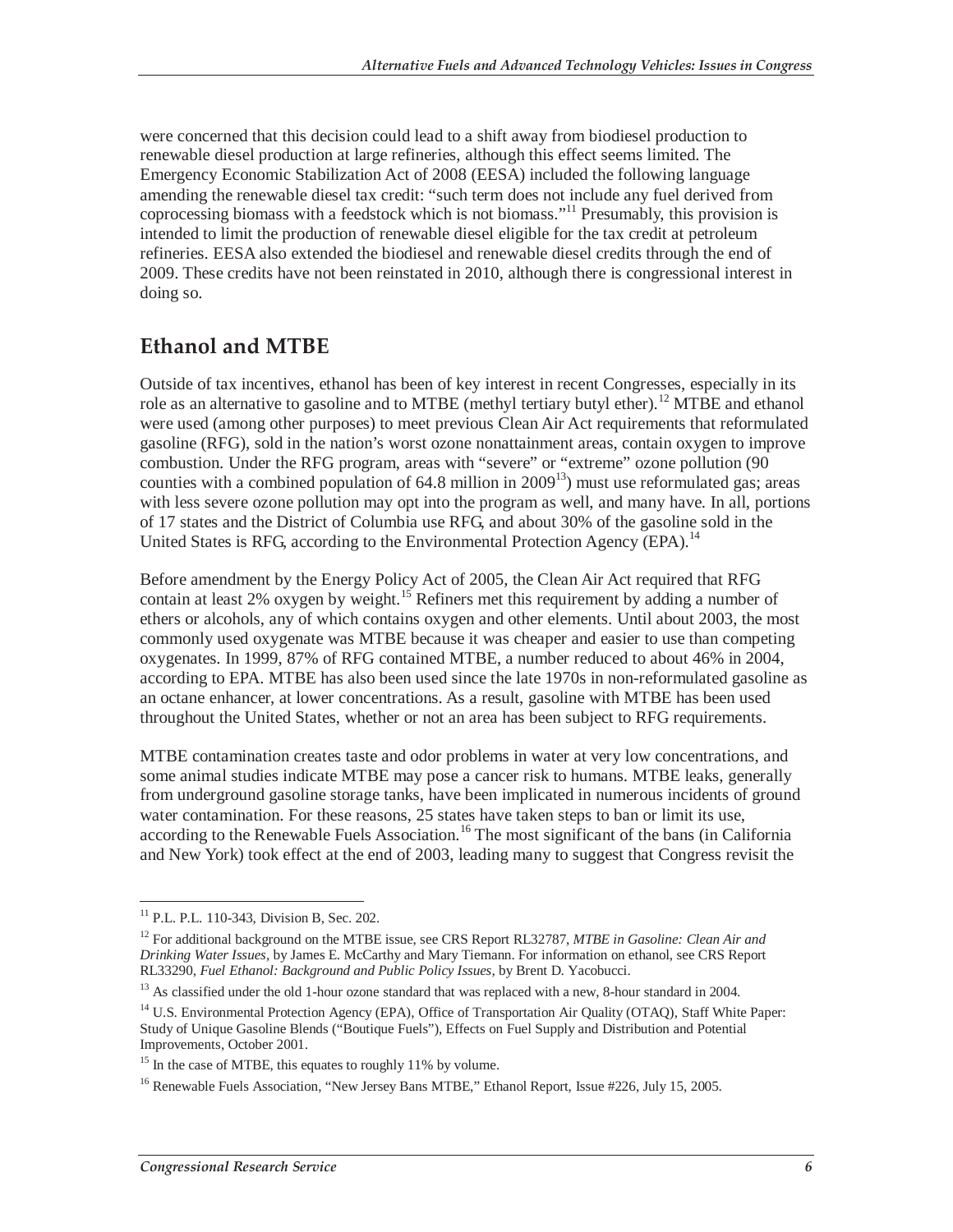issue to modify the oxygenate requirement and set more uniform national requirements regarding MTBE and its potential replacements, principally ethanol.

Support for eliminating the oxygenate requirement on a nationwide basis was widespread among states, the petroleum industry, and some environmental groups. In general, these stakeholders concluded that gasoline can meet the same low-emission performance standards as RFG without the use of oxygenates. But agricultural interests presented a potential obstacle to enacting legislation to remove the oxygen requirement. According to USDA, roughly 20% of the nation's corn crop was used in 2006/2007 to produce the competing oxygenate, ethanol.<sup>17</sup> If MTBE use were reduced or phased out, but the oxygen requirement remained in effect, ethanol use would have soared, increasing demand for corn. Conversely, if the oxygen requirement were repealed, not only would MTBE use decline, but so, likely, would demand for ethanol. Thus, some Members of Congress and governors from corn-growing states took a keen interest in MTBE legislation and related oxygenate requirements.

To help promote the market for ethanol if the oxygen standard were eliminated, a renewable fuel standard (RFS) was suggested. This would require that all gasoline contain ethanol or other renewable fuel. This concept was supported by agricultural interests, the oil industry, and some environmental groups. Opponents included states that do not produce ethanol, due to fears that the mandate could raise gasoline prices.

The Energy Policy Act of 2005 (P.L. 109-58) contains numerous MTBE and ethanol provisions. It repealed the Clean Air Act requirement to use MTBE or other oxygenates. In place of this requirement, the law established a renewable fuel standard. Under the 2005 RFS ("RFS1"), annual gasoline supply was required to contain 7.5 billion gallons of ethanol or other renewable fuel by 2012. To prevent "backsliding" on air quality, the law requires that reductions in emissions of toxic substances achieved by RFG be maintained, and it authorizes funds for MTBE cleanup.<sup>18</sup> The Energy Independence and Security Act of 2007 (P.L. 110-140) expanded this mandate, requiring the use of 9.0 billion gallons of renewable fuels in transportation fuel<sup>19</sup> in 2008, and 36 billion gallons in 2022.

#### **The Renewable Fuel Standard (RFS)20**

On February 3, 2010, the Environmental Protection Agency (EPA) finalized rules for the RFS as expanded by the Energy Independence and Security Act of 2007 (EISA, P.L. 110-140)—often referred to as "RFS2."<sup>21</sup> As mandated by EISA, the rule will require the use of 12.95 billion

 $\overline{a}$ <sup>17</sup> USDA estimates that in 2008/2009, that percentage will increase to 34%. U.S. Department of Agriculture, Economic Research Service, *Feed Outlook*, January 14, 2009.

<sup>18</sup> For a detailed comparison of the renewable fuels legislation, see CRS Report RL32865, *Renewable Fuels and MTBE: A Comparison of Provisions in the Energy Policy Act of 2005 (P.L. 109-58 and H.R. 6)*, by Brent D. Yacobucci, Mary Tiemann, and James E. McCarthy.

<sup>&</sup>lt;sup>19</sup> While the original mandate in P.L. 109-58 covered only gasoline, the expanded mandate applies to all transportation fuels as well as heating oil.

<sup>20</sup> For more information on the RFS, see CRS Report R40155, *Renewable Fuel Standard (RFS): Overview and Issues*, by Randy Schnepf and Brent D. Yacobucci.

<sup>21</sup> U.S. Environmental Protection Agency, *EPA Finalizes Regulations for the National Renewable Fuel Standard Program for 2010 and Beyond*, EPA-420-F-10-007, Washington, DC, February 2010, http://www.epa.gov/otaq/ renewablefuels/420f10007.htm.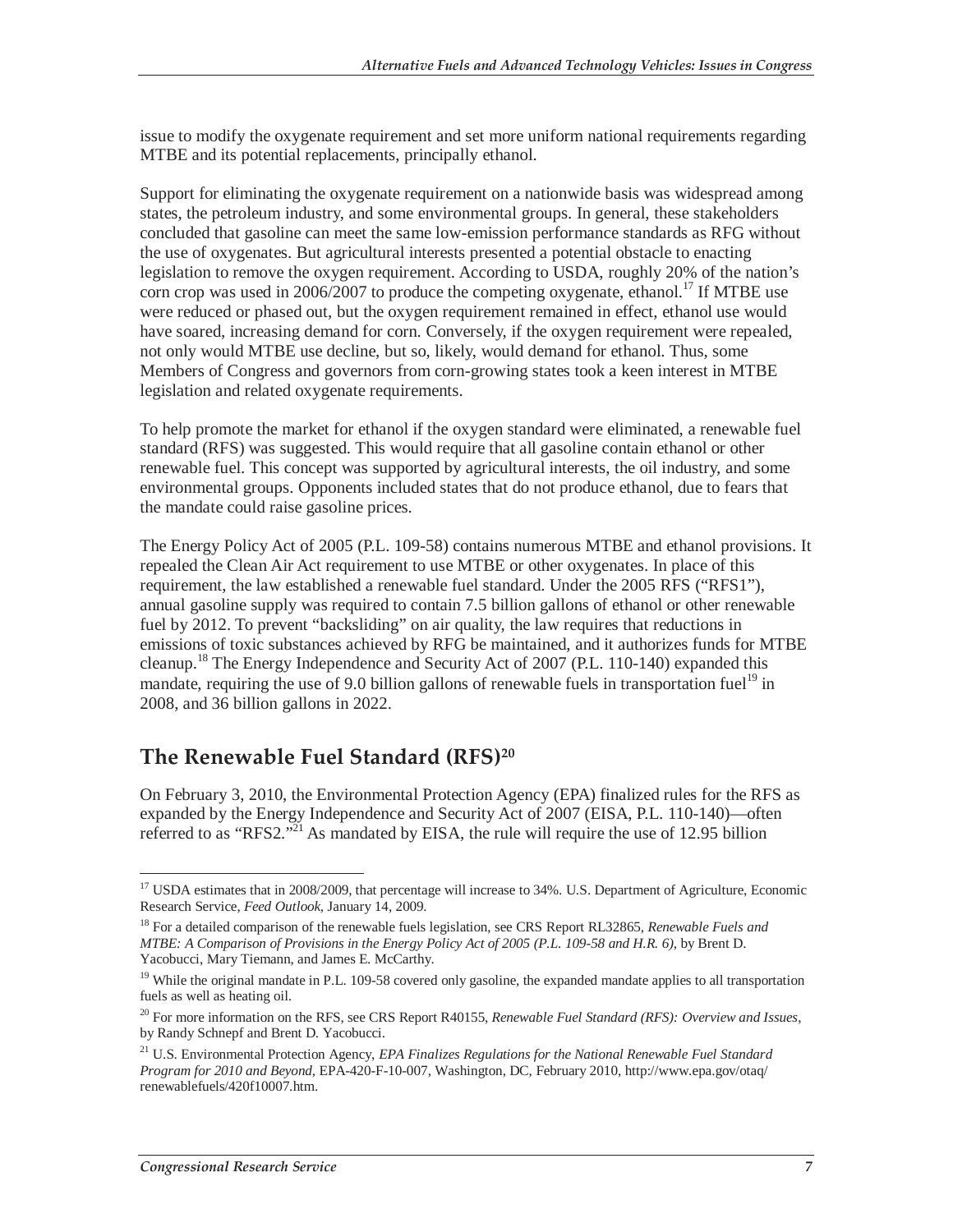gallons of renewable fuels in transportation fuels in 2010. Most of this mandate will be met using ethanol produced from corn, although within the larger RFS mandate, there are carve-outs for cellulosic biofuels, biomass-based diesel substitutes, and other advanced biofuels.

One area of controversy is EPA's conclusion about the greenhouse gas impacts of biofuels. As part of its expansion of the RFS, EISA requires that all advanced biofuels, as well as conventional biofuels from new refineries, have reduced greenhouse gas emissions relative to gasoline. In its proposed rule, EPA found that many fuel pathways did not meet the threshold requirements in EISA. However, its methodology was criticized by biofuels supporters. In the final rule, EPA modified its methodology to reflect some of those comments. However, some biofuels opponents counter that the final rules went too far in the opposite direction.<sup>22</sup>

A key component of the expanded RFS is a requirement starting in 2010 that a growing portion of the RFS be met using cellulosic biofuels (see "Cellulosic Biofuels"). Under EISA, the cellulosic biofuel mandate begins at 100 million gallons in 2010 and increases to 16 billion gallons by 2022. However, EPA concluded that U.S. production capacity will be well below 100 million gallons in 2010: Using its authority under EISA to waive parts of the RFS, EPA set the cellulosic biofuel mandate at 6.5 million gallons (ethanol equivalent) for 2010.<sup>23</sup>

While we proposed that the cellulosic biofuel standard would be set at the EISA specified level of 100 million gallons for 2010, based on analysis of information available at this time, we no longer believe the full volume can be met.... we have found that many of the projects that served as the basis for the proposal have been put on hold, delayed, or scaled back. At the same time, there have been a number of additional projects that have developed and are moving forward.... the timing for many of the projects indicates that while few will be able to provide commercial volumes for 2010, an increasing number will come on line in 2011, 2012, and 2013.... 5 million gallons (6.5 million ethanol equivalent) represents a reasonable, yet achievable level for the cellulosic standard for  $2010^{24}$ 

By November 2010 EPA will need to determine the required fuel levels for 2011, including the cellulosic biofuel mandate. As noted in its proposal for 2011, EPA expects that it will again need to use its waiver authority. For 2011, EPA has proposed a cellulosic mandate of between 5.0 and 17.1 million gallons, well below the 250 million gallons scheduled in EISA. <sup>25</sup> EPA plans to choose a single value when the rule is finalized in November.<sup>26</sup>

<sup>-</sup>22 Steven Mufson, "A Boost for Corn-Based Ethanol?," *The Washington Post*, February 4, 2010, p. A15.

<sup>23</sup> For more information on EPA's waiver authority, see CRS Report RS22870, *Waiver Authority Under the Renewable Fuel Standard (RFS)*, by Brent D. Yacobucci.

<sup>24</sup> U.S. Environmental Protection Agency, *Regulation of Fuels and Fuel Additives: Changes to Renewable Fuel Standard; Final Rule*, EPA-HQ-OAR-2005-0161, Washington, DC, February 3, 2010, p. 14, http://www.epa.gov/otaq/ renewablefuels/rfs2-preamble.pdf.

<sup>25</sup> U.S. Environmental Protection Agency, *EPA Proposes 2011 Renewable Fuel Standards*, Washington, DC, July 2010, http://www.epa.gov/otaq/fuels/renewablefuels/420f10043.htm.

<sup>&</sup>lt;sup>26</sup> For more information on current cellulosic biofuel production capacity and the cellulosic mandate, see CRS Report R41106, *Meeting the Renewable Fuel Standard (RFS) Mandate for Cellulosic Biofuels: Questions and Answers*, by Kelsi Bracmort.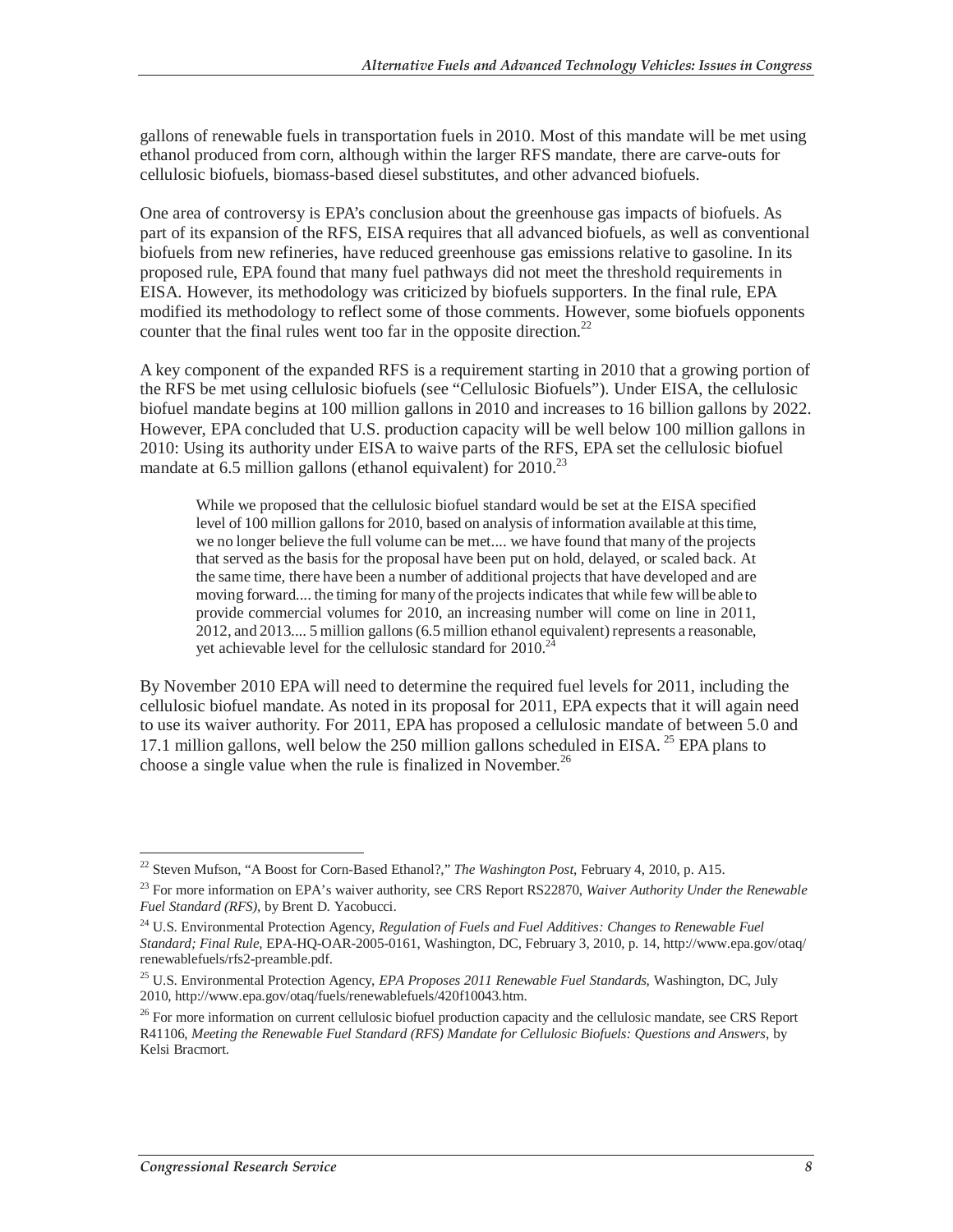#### **Ethanol "Blend Wall"27**

Currently, ethanol concentration in gasoline is limited to 10% (E10). This limit is driven by four key factors: (1) regulation of fuel additives under EPA's implementation of the Clean Air Act; (2) vehicle and engine warranties and certification; (3) design and certification of existing infrastructure to deliver motor fuels (e.g., gasoline storage tanks, fuel pumps, etc.); and (4) state and local codes and regulations, including fire codes.

Because of these limitations, the total volume of ethanol that can be blended into U.S. gasoline is limited to roughly 14 billion to 15 billion gallons. However, by 2013 (or perhaps earlier), the RFS mandates will exceed this "blend wall." To meet the requirements of the RFS, gasoline suppliers will need to blend ethanol above 10%, or will need to use other avenues for supplying renewable fuels (e.g., using significantly more E85—85% ethanol and 15% gasoline—in vehicles designed for its use; increasing the use of biodiesel and renewable diesel in diesel fuel). Because of these concerns, various stakeholders are pushing for EPA to allow higher-level ethanol blends—E15, E20, or higher.

On March 6, 2009, Growth Energy (on behalf of 52 U.S. ethanol producers) applied to EPA for a waiver from the current Clean Air Act limitation of 10%. The application requests an increase in the maximum concentration to 15% (E15). On November 30, 2009, EPA sent a letter to Growth Energy neither granting nor denying the waiver, stating that studies necessary for the agency to make a decision have not been completed, and that some of that data may be available in May or June of 2010. To meet the high volumes of renewable fuels mandated by EISA, EPA recognized that "it is clear that ethanol will need to be blended into gasoline at levels greater than the current limit of 10 percent." In July 2010 EPA updated the status of the request, stating that some action could be taken in or after late September, but that "insufficient data have been submitted" for EPA to make a decision on older vehicles and non-road engines (e.g., lawnmowers).

To grant the waiver, the petitioner must establish to EPA that the increased ethanol content will not "cause or contribute to a failure of any emission control device or system" to meet emissions standards. EPA is to consider short- and long-term (full useful life) effects on evaporative and exhaust emissions from various vehicles and engines, including cars, light trucks, and non-road engines. In its November 30 letter, EPA noted that long-term testing on newer vehicles has not been completed, but that the agency expects that model year 2001 and newer vehicles "will likely be able to accommodate higher ethanol blends, such as E15." In that letter the agency stated that EPA could "be in a position to approve E15 for 2001 and newer vehicles in the mid-year timeframe." In the July update, EPA has pushed back any decisions until September 2010 or later.

In addition to the emissions control concerns, other factors affecting consideration of the blend wall include vehicle and engine warranties and the effects on infrastructure. Currently, no automaker warrants its vehicles to use gasoline with higher than 10% ethanol. Small engine manufacturers similarly limit the allowable level of ethanol. In addition, most gasoline distribution systems (e.g., gas pumps) are designed to dispense up to E10. While some of these vehicle and fuel distribution systems may be able to operate effectively on E15 or higher, their warranties/certifications would likely need to be updated. Further, many current state laws prohibit the use of blends higher than E10. Potential concerns with older, "legacy" vehicles and

-

<sup>27</sup> For more information on the blend wall, see CRS Report R40445, *Intermediate-Level Blends of Ethanol in Gasoline, and the Ethanol "Blend Wall,"* by Brent D. Yacobucci.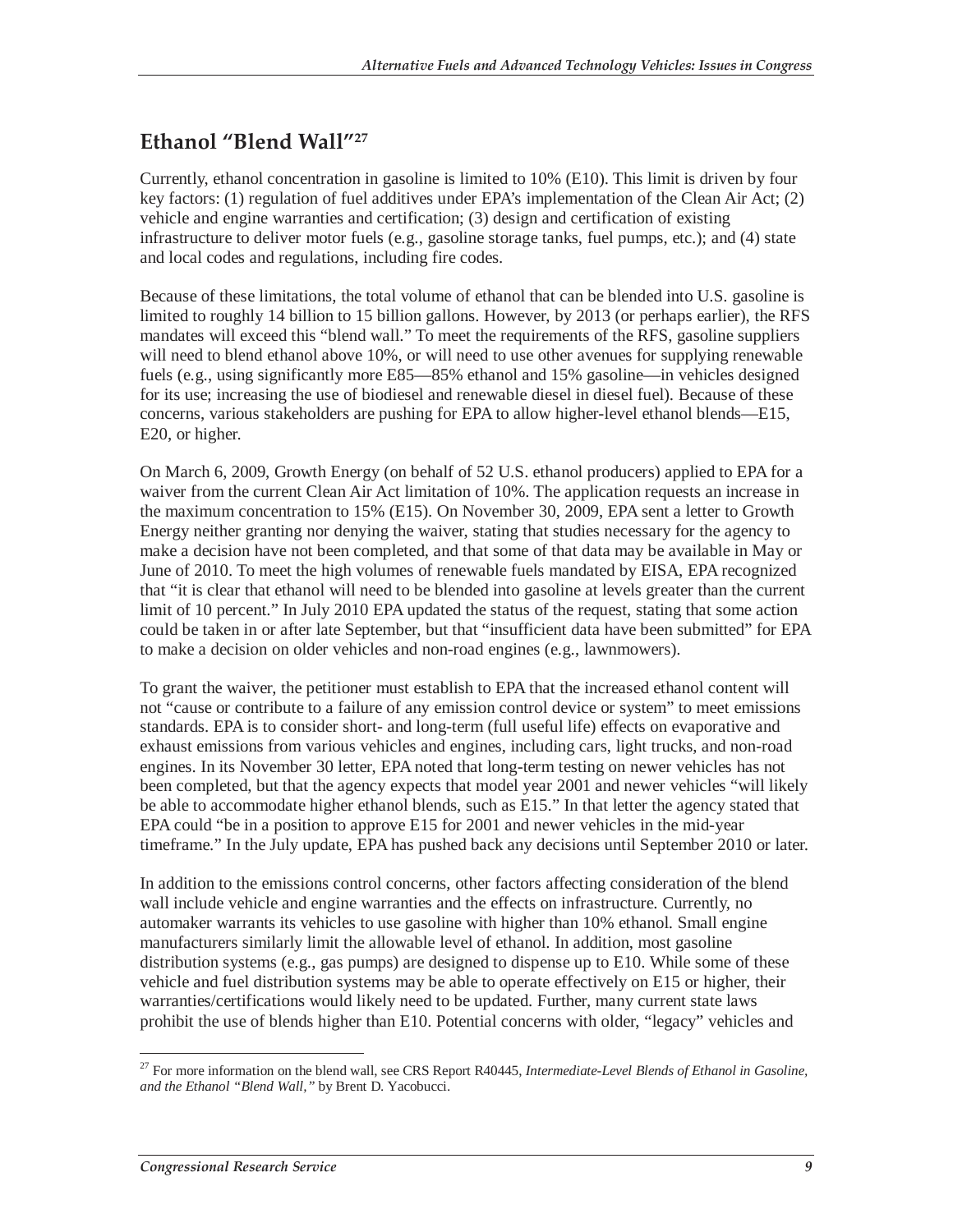equipment include the potential for higher ethanol concentrations to lead to corrosion of seals and other components, corrosion of fuel tanks, higher operating temperatures for some engines (e.g., smaller non-road engines), and higher emissions of some pollutants.

If EPA were to grant a waiver only for newer vehicles, a key question is how fuel pumps might be labeled to keep owners from using E15 in older vehicles and other equipment. A related question is whether fuel suppliers would even be willing to sell E15 if some of their customers may not use it. Further, it is unclear whether existing fuel distribution systems which were designed to dispense E10 can handle the higher-level ethanol blends.

## **Cellulosic Biofuels28**

Ethanol, the most significant biofuel in the United States, is usually produced from corn. However, corn is a key animal feed, and is also used for human consumption. Further, corn is a resource-intensive crop, requiring significant use of chemical fertilizers and generally grown on prime farmland. There is growing interest in developing biofuels that require less energy to produce and have a smaller environmental footprint.

Biofuels produced from cellulosic materials such as fast-growing trees, prairie grasses, or agricultural wastes/byproducts are seen as a potential strategy for reducing the environmental impact of biofuels while expanding the United States' ability to displace petroleum fuels. The potential supply of these feedstocks is abundant, which is why it is expected that future expansion of the U.S. biofuels industry will be in this area.

However, breaking down cellulose and converting it into fuel requires complex chemical processing. Starches (such as corn) and sugars (such as cane sugar) are relatively easily fermented into alcohol, while cellulose must be broken down into sugars or starches through enzymatic or thermochemical processes before fermentation. Alternatively, biomass can be converted into synthesis gas,<sup>29</sup> which can then be used to produce fuels. Regardless of the pathway, processing cellulose into fuels is currently prohibitively expensive relative to other conventional and alternative fuel options. Therefore, R&D has focused on lowering the costs of enzymatic and other processing techniques.

Further, questions remain about the feasibility of these fuels, as well as the ultimate environmental footprint—many of the proposed feedstocks have never been grown on a large scale. Therefore, R&D is also focused on increasing the yield of potential biofuel crops, developing harvesting techniques, and finding ways to limit the environmental impact of dedicated energy crops.

The Energy Policy Act of 2005 included provisions to promote the development of cellulosic biofuels. These include an authorization for increased research and development funding at the Department of Energy; grants, loans, and loan guarantees for the development of cellulosic biofuels; per-gallon incentives for the first 1 billion gallons of domestic production;<sup>30</sup> and a

 $\overline{a}$ 28 For more information on cellulosic biofuels, see CRS Report RL34738, *Cellulosic Biofuels: Analysis of Policy Issues for Congress*, by Kelsi Bracmort et al.

<sup>&</sup>lt;sup>29</sup> A mixture of hydrogen and carbon monoxide that can be used to produce a variety of chemicals and fuels.

 $30$  On December 15, 2009, the Department of Energy finalized a rule establishing the incentive program. U.S. Department of Energy, "Final Rule: Production Incentives for Cellulosic Biofuels; Reverse Auction Procedures and (continued...)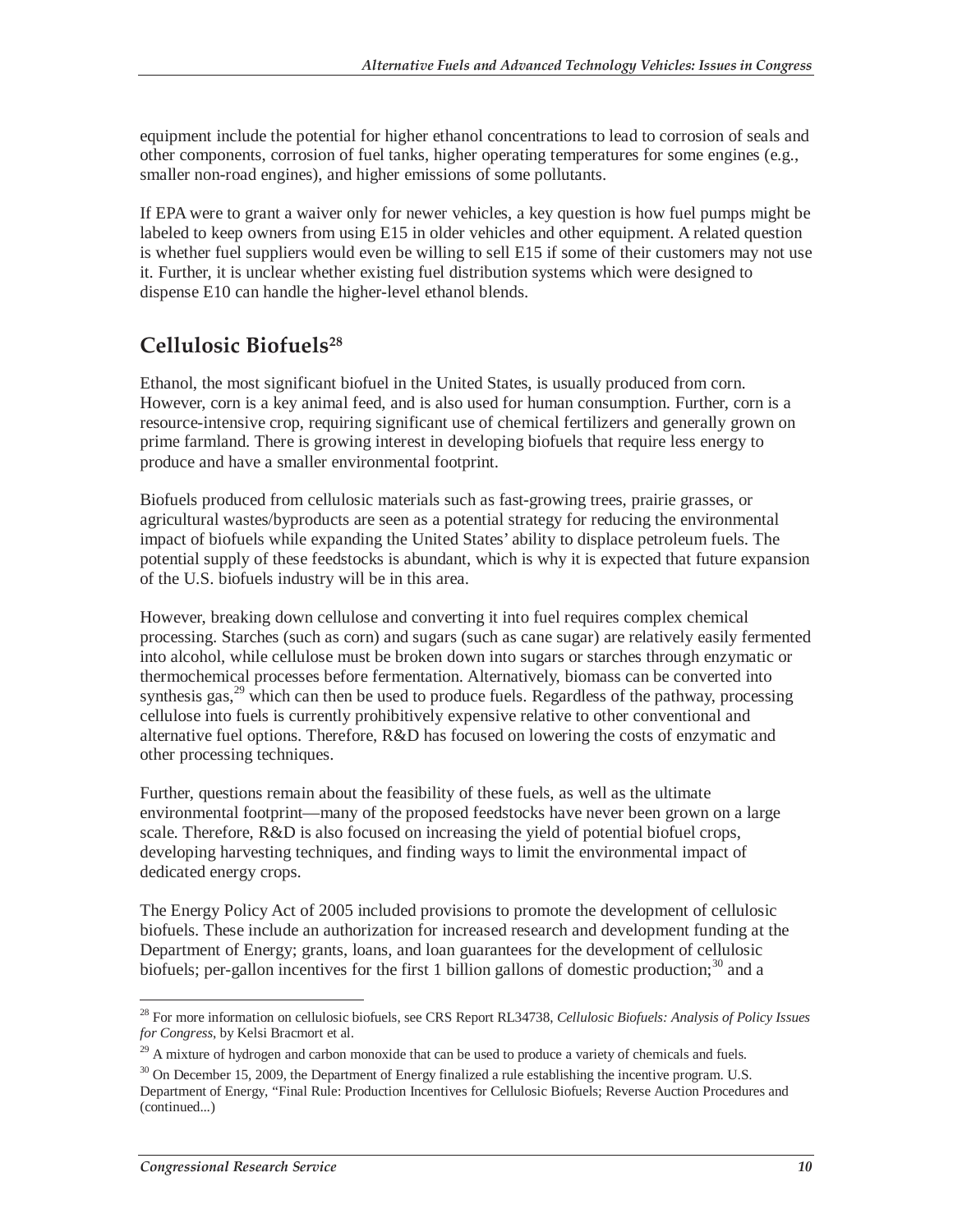mandate that gasoline contain at least 250 million gallons of cellulosic ethanol annually starting in 2013.

On December 20, 2006, President Bush signed the Tax Relief and Health Care Act of 2006 (P.L. 109-432). Among other provisions, this tax law established a 50% depreciation allowance for cellulosic ethanol plants placed in service before January 1, 2013, subject to certain limitations.

The Energy Independence and Security Act of 2007 expanded the renewable fuel mandate in EPAct 2005, and established specific requirements for "advanced biofuels"—defined as fuels produced from feedstocks other than corn starch, and with 50% lower lifecycle greenhouse gas emissions than petroleum fuels. (See "The Renewable Fuel Standard (RFS).") Of the 36 billion gallons of renewable fuel required in 2022, 21 billion gallons must be advanced biofuels; within that mandate, there are specific carve-outs for cellulosic biofuels and biomass-based diesel fuels.

## **Ethanol Imports**

Corn growers and ethanol producers are supportive of the renewable fuel standard because of its implications for higher corn and ethanol prices. However, concern over ethanol imports has grown among some stakeholders. Because of lower production costs and the availability of government incentives, ethanol prices in Brazil and some other countries can be significantly lower than in the United States. To offset the U.S. tax incentive that all ethanol (imported or domestic) receives, most imports are subject to a relatively small 2.5% ad valorem tariff, but more significantly an added duty of \$0.54 per gallon. This added duty effectively negates the tax incentive for covered imports $31$  and has been a significant barrier to fuel ethanol imports.

However, under certain conditions imports of ethanol from Caribbean Basin Initiative (CBI) countries are granted duty-free status.<sup>32</sup> This is true even if the ethanol was produced in a non-CBI country. In this scenario, the ethanol is produced in another country (historically Brazil or a European country), dehydrated in a CBI country, then shipped to the United States. In recent years, these imports have reached as high as 5% of the U.S. ethanol market. This avenue for imported ethanol to avoid the tariff has been criticized by some stakeholders, including some Members of Congress. With the establishment of a renewable fuel standard, as well as high U.S. gasoline and ethanol prices, there may be more interest in importing ethanol, either through CBI countries or directly from ethanol producers.

In addition to the concerns over imports of duty-free ethanol from CBI countries, there is growing concern that a large portion of ethanol otherwise subject to the duties is being imported duty-free through a "manufacturing drawback."<sup>33</sup> If a manufacturer imports an intermediate product, then exports the finished product or a similar product, then that manufacturer may be eligible for a

<u>.</u>

<sup>(...</sup>continued)

Standards," 74 *Federal Register* 52867-52873, October 15, 2009.

<sup>&</sup>lt;sup>31</sup> When the \$0.54 duty was established, the tax incentive for conventional ethanol was also equivalent to \$0.54 per gallon. Since then, the incentive for conventional ethanol has decreased (to \$0.45 per gallon currently), while the duty has remained at \$0.54 per gallon.

<sup>32</sup> For more information on ethanol imports from CBI countries, see CRS Report RS21930, *Ethanol Imports and the Caribbean Basin Initiative (CBI)*, by Brent D. Yacobucci.

<sup>&</sup>lt;sup>33</sup> For more information on drawbacks, see U.S. Customs Service, Drawback: A Refund for Certain Exports, Washington, February 2002.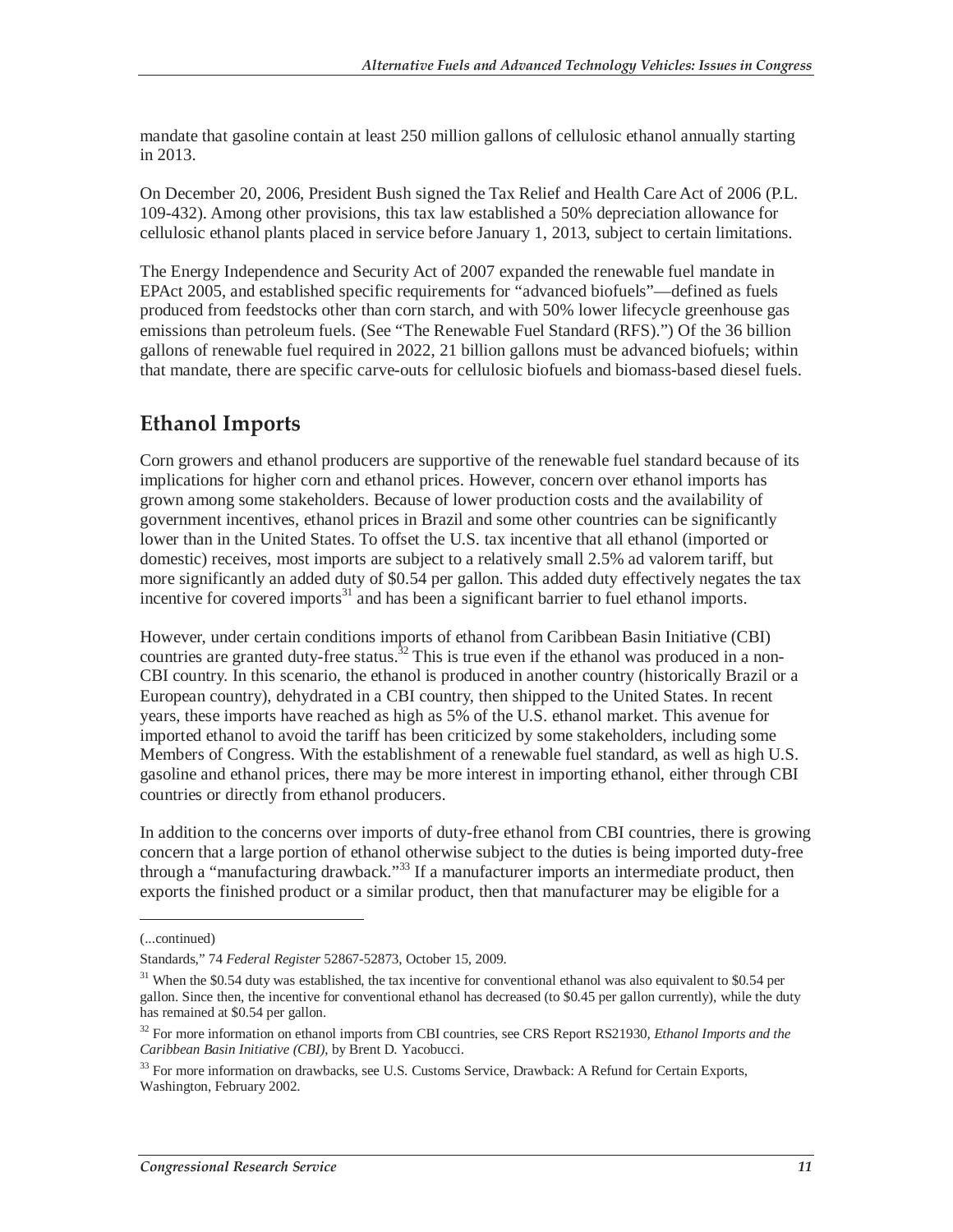refund (drawback) of up to 99% of the duties paid. There are special provisions for the production of petroleum derivatives.34 In the case of fuel ethanol, the imported ethanol is used as a blending component in gasoline, and jet fuel (considered a like commodity) is exported to qualify for the drawback. Some critics estimate that as much as 75% or more of the duties were eligible for the drawback in 2006.<sup>35</sup> Therefore, critics question the effectiveness of the ethanol duties and the CBI exemption.

On December 20, 2006, President Bush signed the Tax Relief and Health Care Act of 2006 (P.L. 109-432). Among other provisions, the act extended the duty on imported ethanol through December 31, 2008, but did not address the duty drawback provisions or the CBI preference. The 2008 Farm Bill further extended the duty through December 31, 2010.

#### **Vehicle Purchase Requirements**

The Energy Policy Act of 1992 established mandatory alternative fuel vehicle purchase requirements for various vehicle fleets.<sup>36</sup> Under the law, 75% of the passenger vehicles purchased by federal and state vehicle fleets must be capable of operating on alternative fuels; 90% of the vehicles purchased by alternative fuel providers must be alternative fuel vehicles.<sup>37</sup>

The alternative fuel vehicle provisions of EPAct 1992 have been criticized as ineffective because, while EPAct 1992 requires the purchase of vehicles capable of operating on alternative fuels, it did not mandate the use of alternative fuels. In most cases, the vehicles purchased to meet the requirement are dual-fuel vehicles (i.e., they can operate on either a conventional fuel or an alternative fuel). Those vehicles are primarily fueled using gasoline, because gasoline tends to be less expensive and more widely available than alternative fuels because the infrastructure to provide alternative fuels is limited compared with the existing infrastructure for gasoline and diesel fuel.

In addition, despite the vehicle purchase mandate, in previous years many agencies failed to meet their statutory obligation. As a result, in 2002 the Center for Biological Diversity filed a lawsuit with the U.S. District Court for the Northern District of California. In July 2002, the court ruled that several federal agencies failed to meet their quotas and ordered those agencies to prepare reports on their compliance with EPAct, which those agencies have completed.<sup>38</sup> Since that time, most agencies have complied with the requirement; in FY2007, the most recent year data are available, all covered federal fleets met the requirement.<sup>39</sup>

The Energy Policy Act of 2005 (Section 701) modified the requirements for EPAct 1992 compliance. All dual-fuel vehicles purchased to meet the EPAct quotas are required to operate on

-

<sup>38</sup> Center for Biological Diversity v. Abraham, N.D. Cal., No. CV-00027.

<sup>&</sup>lt;sup>34</sup> 19 U.S.C. 1313(p).

<sup>&</sup>lt;sup>35</sup> Peter Rhode, "Senate Finance May Take Up Drawback Loophole As Part Of Energy Bill," EnergyWashington Week, April 18, 2007.

<sup>&</sup>lt;sup>36</sup> For purposes of compliance with EPAct 1992, a covered vehicle fleet is one operated by an agency or company in a metropolitan area with at least 20 passenger vehicles in one location.

<sup>&</sup>lt;sup>37</sup> For more information on vehicle purchase requirements, see the Federal Energy Management Program's Fleet Management program at http://www1.eere.energy.gov/femp/program/fedfleet\_requirements.html.

<sup>39</sup> U.S. Department of Energy, Office of Energy Efficiency and Renewable Energy, *Federal Fleet Compliance with EPACT and E.O. 13149/E.O. 13423,* Fiscal Years 2000 through 2007.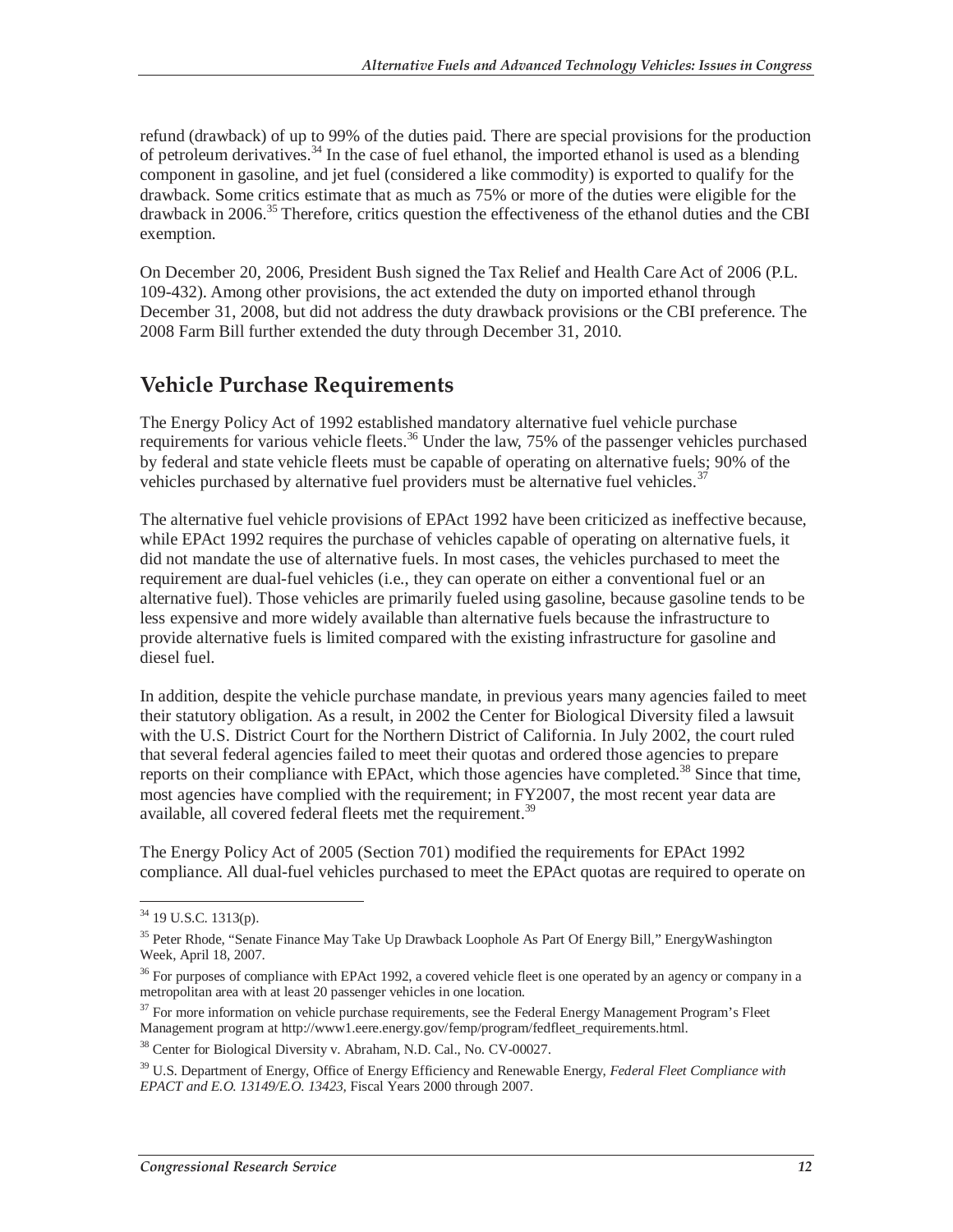alternative fuels, unless an agency is granted a waiver by the Secretary of Energy. However, it is unclear whether this requirement will significantly affect federal agency alternative fuel use. The Secretary of Energy is required under the law to conduct a study of the effectiveness of the EPAct requirements. Further, Section 703 of EPAct 2005 allows state and fuel provider fleets to petition the Department of Energy (DOE) to waive the vehicle purchase requirement if the fleet certifies other fuel-saving measures (e.g., using higher-efficiency conventional vehicles or hybrids).

On January 28, 2008, President Bush signed the National Defense Authorization Act for Fiscal Year 2008 (P.L. 110-181). Among other provisions, the law amends the definition of "alternative fuel vehicle." Under the new definition, fleets covered by EPAct 1992 will be granted credits for the purchase of hybrid, advanced diesel, $40$  and fuel cell vehicles, in addition to those alternative fuel vehicles already allowed.

In addition to the requirements for federal, state, and fuel provider fleets, EPAct 1992 grants the DOE the authority to extend the requirements to local government and private fleets. However, as of 2002, DOE had not made a determination on requirements for local and private fleets. As part of the above lawsuit, the Center for Biological Diversity also asked the court to force DOE to promulgate new rules. In ruling on the above case, the U.S. District Court for the Northern District of California ordered DOE to establish a timeline for a new rulemaking. DOE compiled a timeline and, on March 4, 2003, it issued a rulemaking determining that such a program would not promote the goals of EPAct, neither reducing dependence on foreign oil nor leading to greater use of alternative fuel vehicles.<sup>41</sup>

The American Recovery and Reinvestment Act of 2009 (H.R. 1) appropriated \$300 million to the General Services Administration for the purchase of vehicles with high fuel economy, including hybrid, plug-in hybrid, and pure electric vehicles.

On January 24, 2007, President Bush signed Executive Order 13423. Among other provisions, this order requires federal agencies to use commercially available plug-in hybrid electric vehicles (PHEVs).

## **Vehicle Purchase Tax Incentives**

Some supporters of alternative fuel and advanced technology vehicles argue that tax incentives for the purchase of vehicles and fuels are more effective than any purchase mandate. In addition to the mandatory purchase requirements, EPAct 1992 established tax incentives for the purchase of electric vehicles and "clean-fuel vehicles," including alternative fuel and hybrid vehicles. The Energy Policy Act of 2005 (Section 1341) significantly expanded and extended the vehicle purchase incentives, establishing tax credits for the purchase of fuel cell, hybrid, alternative fuel, and advanced diesel vehicles. For passenger vehicles, the credit is worth as much as \$3,400 for hybrids and advanced diesels, and as much as \$4,000 for alternative fuel vehicles, depending on vehicle attributes. The expiration date for the incentives also varies depending on the technology.<sup>42</sup>

<sup>-</sup><sup>40</sup> Light-duty diesel vehicles that meet specified emissions standards.

<sup>41 68</sup> *Federal Register* 10319.

 $42$  The credits for hybrid and advanced diesel vehicles expired at the end of 2009. Credits for alternative fuel vehicles will expire at the end of 2010. For more information on vehicle tax incentives, see CRS Report RS22351, *Tax*  (continued...)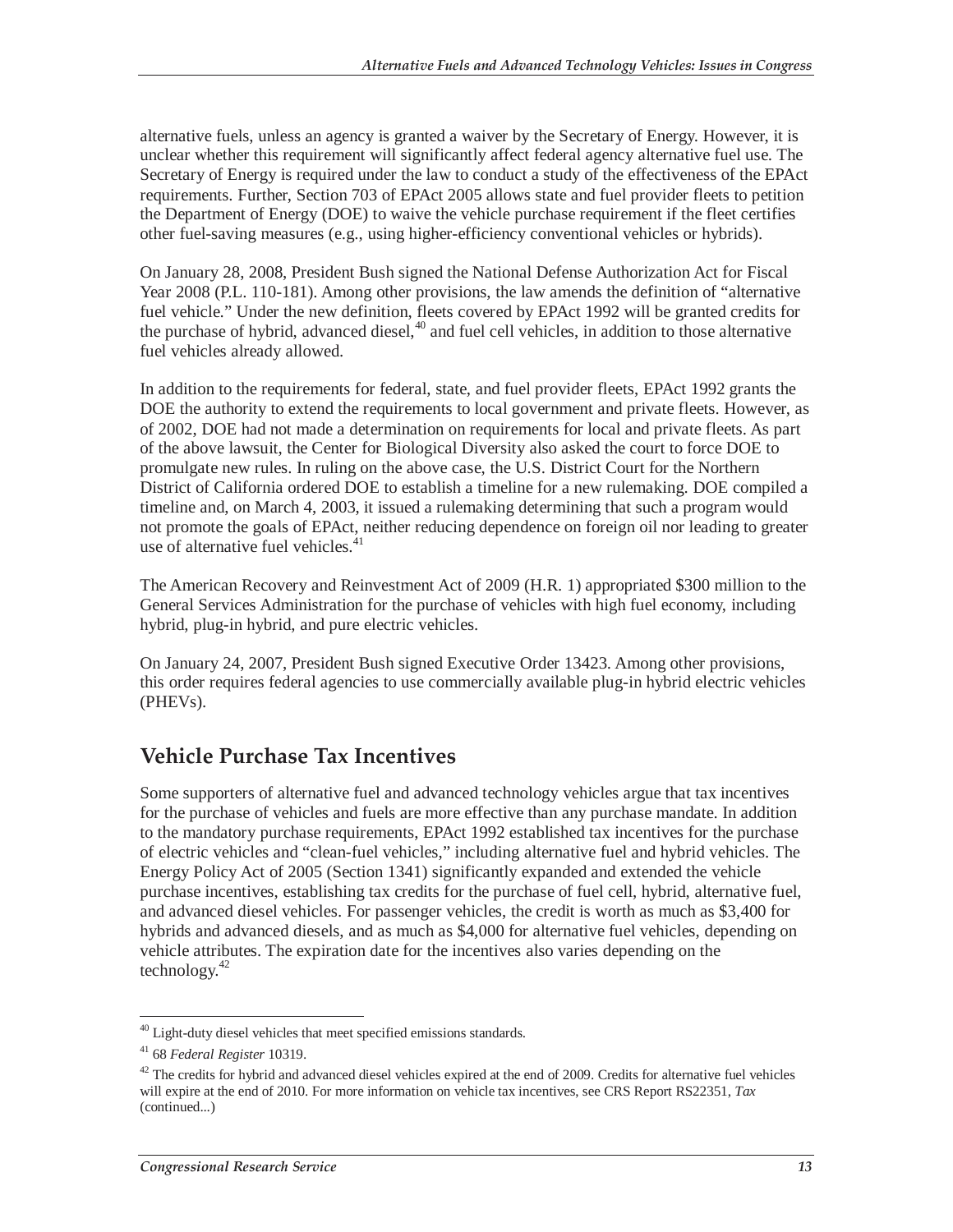The Emergency Economic Stabilization Act of 2008 established a tax credit for the purchase of plug-in vehicles, both pure electric vehicles and plug-in hybrids (i.e., gasoline/electric hybrid vehicles that can fuel on gasoline or be recharged from the electric grid.) For passenger vehicles, the credit is a maximum of \$7,500, depending on the vehicle's battery capacity.

The American Recovery and Reinvestment Act of 2009 (P.L. 111-5) significantly modified the plug-in credits: the law eliminated the credit for vehicles above 14,000 pounds after 2009; established a credit of up to \$2,500 for 2-wheeled, 3-wheeled, and low-speed 4-wheeled plug-in vehicles; and established a credit of up to \$4,000 for the conversion of existing vehicles to run on battery power. The law also allows purchasers to claim the plug-in, alternative fuel vehicle, and hybrid tax credits even if they are subject to the Alternative Minimum Tax (AMT)—previously, taxpayers subject to the AMT could not claim these credits. Eligibility for the plug-in tax credit phases out once a manufacturer has produced 200,000 vehicles eligible for the credit. However, it is unclear whether any automaker will hit this mark before the credit expires at the end of 2014.

## **Biodiesel and Renewable Diesel**

Biodiesel and renewable diesel are synthetic diesel fuels produced from vegetable oils, including soybean and canola oils, animal fats, and recycled cooking grease. They can be blended with conventional diesel fuel and used in diesel engines with few or no modifications. Further, with some engine modifications, they can be used in a nearly pure form. Because biodiesel can displace conventional diesel without the use of new (and in many cases costly) vehicles, there is growing interest in its use. Further, because it can be produced from agricultural products, farmers (especially soybean and canola farmers) and some environmentalists have a keen interest in its development as a way to promote rural economies, reduce agricultural wastes, and limit greenhouse gas emissions. However, biodiesel production is currently expensive: wholesale biodiesel from virgin oils can cost up to two times more than conventional No. 2 diesel; biodiesel from recycled grease is less expensive but still costs considerably more than conventional diesel.

The cost barriers for biodiesel and renewable diesel production have generated interest in providing tax incentives, in the form of either production tax credits or excise tax exemptions, or both. Further there is interest in developing new technologies to help reduce production costs. However, the organic oils used as raw materials are one of the largest costs in production. Therefore, to significantly reduce production costs, the costs of soybean oil and other oils would need to decrease substantially, or less costly feedstocks would need to be developed.

As was stated above, the American Jobs Creation Act, as amended, provided a tax credit of up to \$1.00 per gallon for the sale and use of biodiesel. In addition, the law provided an excise tax credit for biodiesel blends (i.e., biodiesel and conventional diesel). Producers were eligible for one credit or the other, but not both (see "Fuel Tax Incentives" above). These credits were set to expire at the end of 2006; the Energy Policy Act of 2005 (P.L. 109-58) extended these credits through 2008. Further, EPAct 2005 established a credit of \$0.10 per gallon for small agribiodiesel producers, and a \$1.00-per-gallon credit for "renewable diesel"—diesel fuel produced from biomass through a different process than the biodiesel production process. The Emergency Economic Stabilization Act (P.L. 110-343) further extended these credits through the end of 2009.

-

<sup>(...</sup>continued)

*Incentives for Alternative Fuel and Advanced Technology Vehicles*, by Brent D. Yacobucci.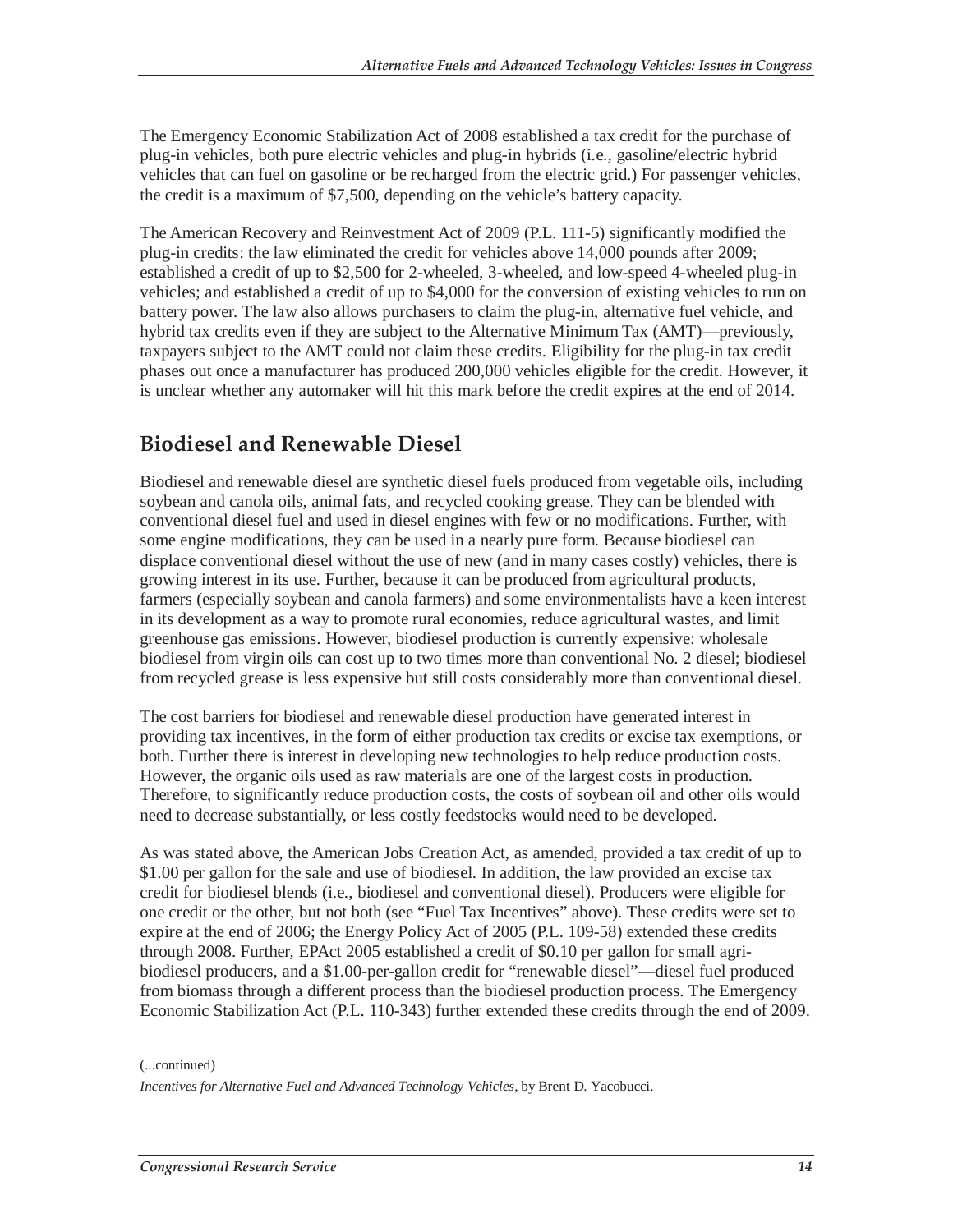As of September 2010, they had not been extended. While these tax credits generally do not make biomass-based diesel fuels less expensive than conventional diesel, they do help make them more cost-competitive.

## **Hydrogen and Fuel Cells**

Over the past several years, interest has grown substantially in hydrogen fuel and fuel cells. Hydrogen fuel can be produced using any energy source, and has thus been touted as a way to limit dependence on energy imports. Further, when hydrogen is used in a fuel cell (a device that produces electricity by converting hydrogen to water), mostly heat and water are produced, drastically reducing or eliminating vehicle emissions. However, hydrogen fuel production is currently very expensive, as are fuel cells. In addition, depending on the original fuel source, overall fuel-cycle emissions can be a key concern.<sup>43</sup>

Because of the potential benefits from hydrogen and fuel cells, and because of the existing technical and cost barriers to their commercialization, the Bush Administration strongly supported research and development (R&D). In January 2002, the Bush Administration announced the FreedomCAR initiative, which promotes cooperative R&D between the "Big Three" American auto manufacturers (Chrysler, Ford, and General Motors) and the federal government. While the partnership is conducting research on many automotive technologies, hydrogen and fuel cell vehicles have been a key focus. Further, in his January 2003 State of the Union address, President Bush announced the Hydrogen Fuel Initiative, which increased federal spending on hydrogen fuel and stationary fuel cell R&D. Overall, the President requested \$1.8 billion between FY2004 and FY2008 for both initiatives, including a \$720 million increase in funding from earlier appropriations. Over that time, Congress appropriated a total of \$1.4 billion for the initiatives.<sup>44</sup> The Energy Policy Act of 2005 authorized a total of \$3.3 billion through FY2010 for fuel cell and hydrogen  $R&D.<sup>45</sup>$ 

Opponents of the initiatives argue that hydrogen fuel and fuel cells may never be commercialized and that the initiatives draw funding away from near-term technologies such as hybrid vehicles. Further, some argue that research and development alone will not reduce petroleum dependence and that Congress should instead consider tightening fuel economy standards for all vehicles. As noted earlier, Congress did tighten fuel economy standards for all vehicles in the Energy Independence and Security Act of 2007 (P.L. 110-140).

## **Hybrid Vehicles**

Hybrid gasoline/electric (and diesel/electric) vehicles are becoming increasingly popular in the United States. Hybrids combine a gasoline (or diesel) engine with an electrical motor system to

 $\overline{a}$ <sup>43</sup> For example, depending on the technology used, processing coal into hydrogen could lead to significantly higher emissions of toxic compounds and carbon dioxide.

<sup>&</sup>lt;sup>44</sup> Congress agreed to increase funding for hydrogen and fuel cell research from \$185 million in FY2003 to \$266 million in FY2004, \$305 million in FY2005, \$335 million in FY2006, \$335 million for FY2007, and approximately \$400 million for FY2008.

<sup>45</sup> For more information on the Bush Administration's initiatives, see CRS Report RS21442, *Hydrogen and Fuel Cell Vehicle Research and Development (R&D): FreedomCAR and the President's Hydrogen Fuel Initiative*, by Brent D. Yacobucci.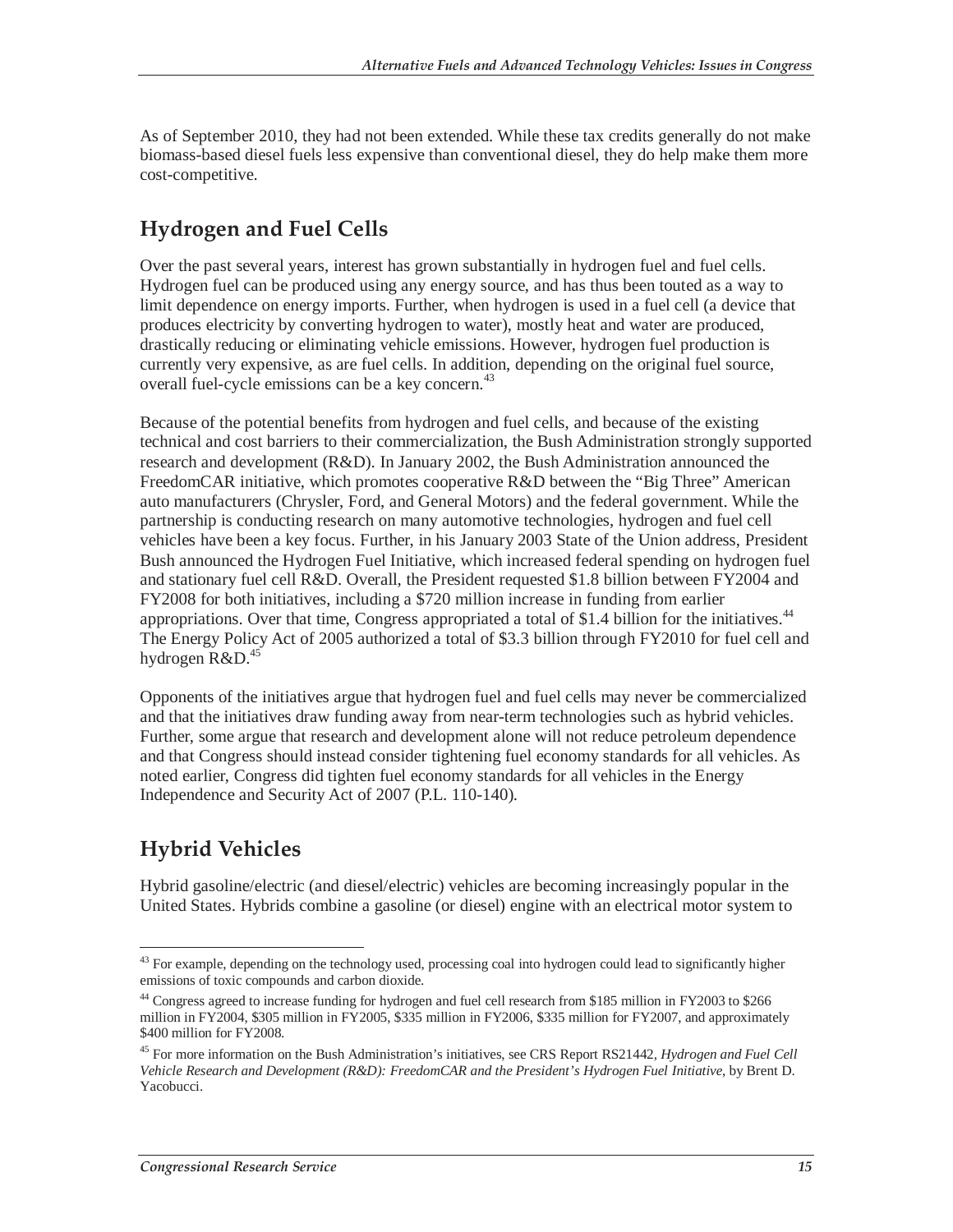improve efficiency. If their use becomes more widespread, they could help improve the overall efficiency of the vehicle fleet and could help limit oil consumption. Further, they could do so without significant changes to existing infrastructure, which has been a key barrier to the expanded use of alternative fuel vehicles. By January 2010, BMW, Ford, General Motors, Honda, Nissan, Mazda, Mercedes-Benz, and Toyota offered vehicles with hybrid powertrains. At the present time, only hybrid passenger cars, SUVs, and pickups are available in the United States, but hybrid versions of other vehicle models and classes are expected in the near future.

Because of their energy and environmental benefits, some states have provided drivers of hybrid vehicles an exemption from high occupancy vehicle (HOV) lane requirements. Under the 1998 surface transportation bill (which expired on September 30, 2003), states had the authority to grant HOV exemptions for so-called "Inherently Low Emission Vehicles" (ILEVs). The ILEV standard requires that a vehicle have no evaporative emissions, a standard that is not met by any current hybrid. However, because of the reduced emissions and improved fuel economy of hybrid vehicles, there has been congressional interest in explicitly granting states the right to exempt them from HOV lane requirements. While not addressing hybrids directly, the final version of the 2005 surface transportation reauthorization act (P.L. 109-59) permits states to exempt certain high-efficiency vehicles from HOV restrictions.

Further, as was stated above, the Energy Policy Act of 2005 and the Emergency Economic Stabilization Act of 2008 expanded the incentives for the purchase of hybrid and plug-in hybrid vehicles (see "Vehicle Purchase Tax Incentives" above).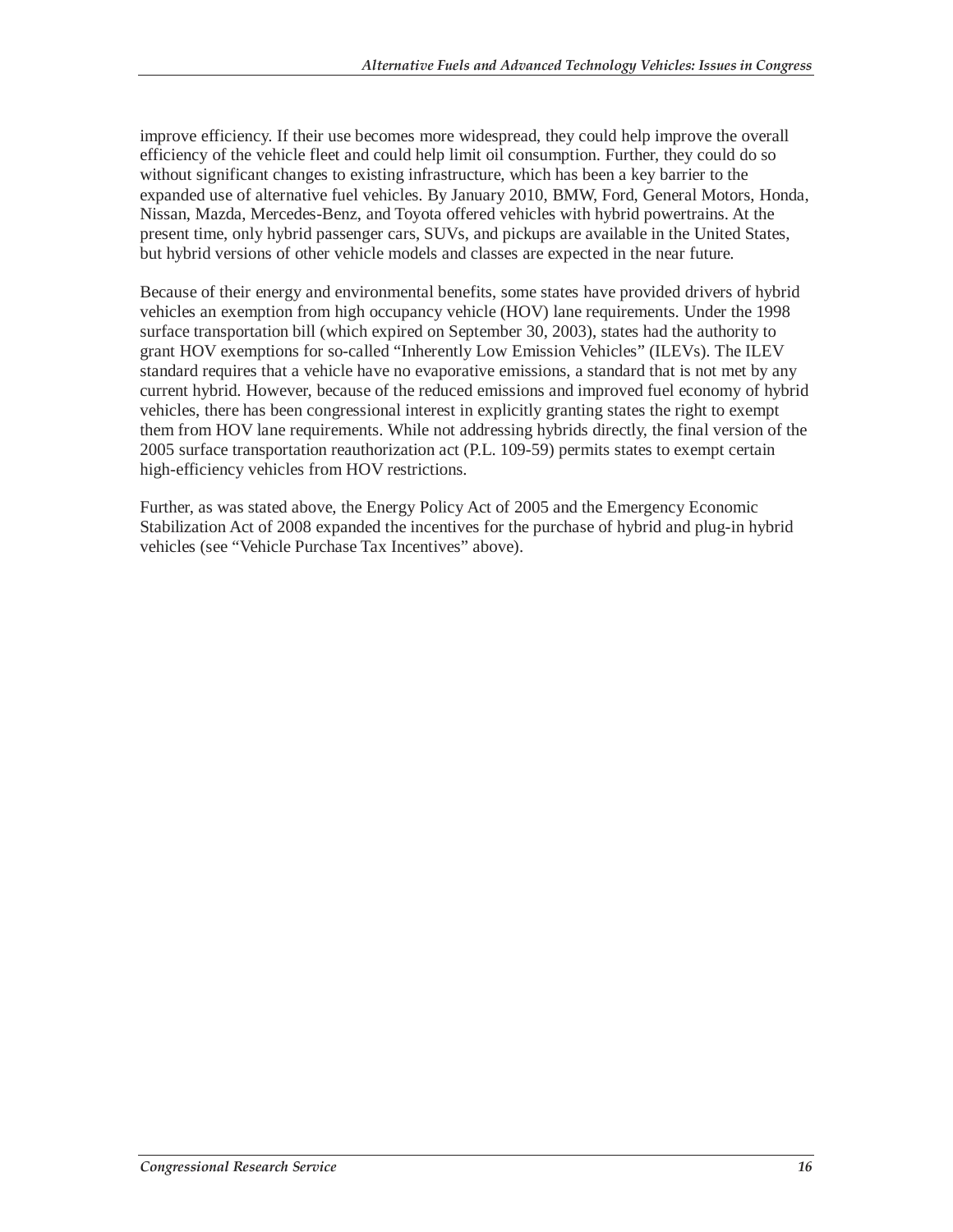# **Alternative Fuel and Advanced Vehicle Technology Provisions in the American Recovery and Reinvestment Act of 2009**

| <b>Topic</b>                                                                         | <b>House Version</b>                                                                                                                                                                                                   | <b>Senate Version</b>                                                                                                                            | P.L. 111-5                                                                                          | <b>Comments</b>                                                                                                                                                                     |
|--------------------------------------------------------------------------------------|------------------------------------------------------------------------------------------------------------------------------------------------------------------------------------------------------------------------|--------------------------------------------------------------------------------------------------------------------------------------------------|-----------------------------------------------------------------------------------------------------|-------------------------------------------------------------------------------------------------------------------------------------------------------------------------------------|
| <b>Advanced Battery</b><br>Manufacturing                                             | Appropriates \$1 billion for loan<br>guarantees for advanced battery<br>manufacturing, and \$1 billion for<br>grants for advanced battery<br>manufacturing facilities under Secs.<br>135 and 136 of EISA, respectively | Appropriates \$2 billion for<br>grants for advanced battery<br>manufacturers                                                                     | Similar to Senate provision                                                                         | The House version makes direct<br>reference to authorizations under<br>EISA, while the Senate and<br>Conference versions do not                                                     |
| Grants to States for<br>Transportation<br>Electrification                            | Appropriates \$200 million for<br>transportation electrification<br>projects under Sec. 131 of EISA                                                                                                                    | Appropriates \$200 million for<br>transportation electrification <sup>a</sup>                                                                    | Appropriates \$400 million for<br>transportation electrification <sup>b</sup>                       | Sec. 131 of EISA authorizes<br>electrification grants for a variety<br>of transportation modes, including<br>highway vehicles, airport ground<br>support vehicles, and ships        |
| <b>Grants for Advanced</b><br>Vehicles                                               | Appropriates \$400 million for<br>grants through the Clean Cities<br>program for the purchase of<br>alternative fuel and advanced<br>technology vehicles under Sec. 721<br>of EPAct 2005                               | Appropriates \$350 million<br>through the Clean Cities<br>program for the purchase of<br>alternative fuel and fuel cell<br>vehicles <sup>a</sup> | Similar to House provision, but<br>appropriates \$300 million for Sec. 721 of<br><b>EPAct 2005b</b> | Sec. 721 of EPAct 2005 authorizes<br>grants to states, localities, and<br>metropolitan transit agencies for<br>the purchase of alternative fuel<br>and advanced technology vehicles |
| <b>GSA Purchases of</b><br>Fuel Efficient and<br>Alternative Fuel<br><b>Vehicles</b> | Appropriates \$600 million for the<br>purchase of alternative fuel and fuel<br>efficient vehicles for the federal<br>fleet                                                                                             | Appropriates \$300 million for<br>the purchase of vehicles with<br>higher fuel economy (including<br>advanced technology vehicles)               | Similar to Senate provision                                                                         |                                                                                                                                                                                     |
| <b>Diesel Emissions</b><br>Reduction                                                 | Appropriates \$300 million for<br>diesel emission reduction grants<br>under Title VII, Subtitle G of EPAct<br>2005                                                                                                     | Similar to House provision                                                                                                                       | Similar to House provision                                                                          | EPA funding for this program in<br>recent years has been around \$50<br>million annually                                                                                            |

#### **Table 1. Comparison of Alternative Fuel and Advanced Vehicle Technology Provisions in P.L. 111-5**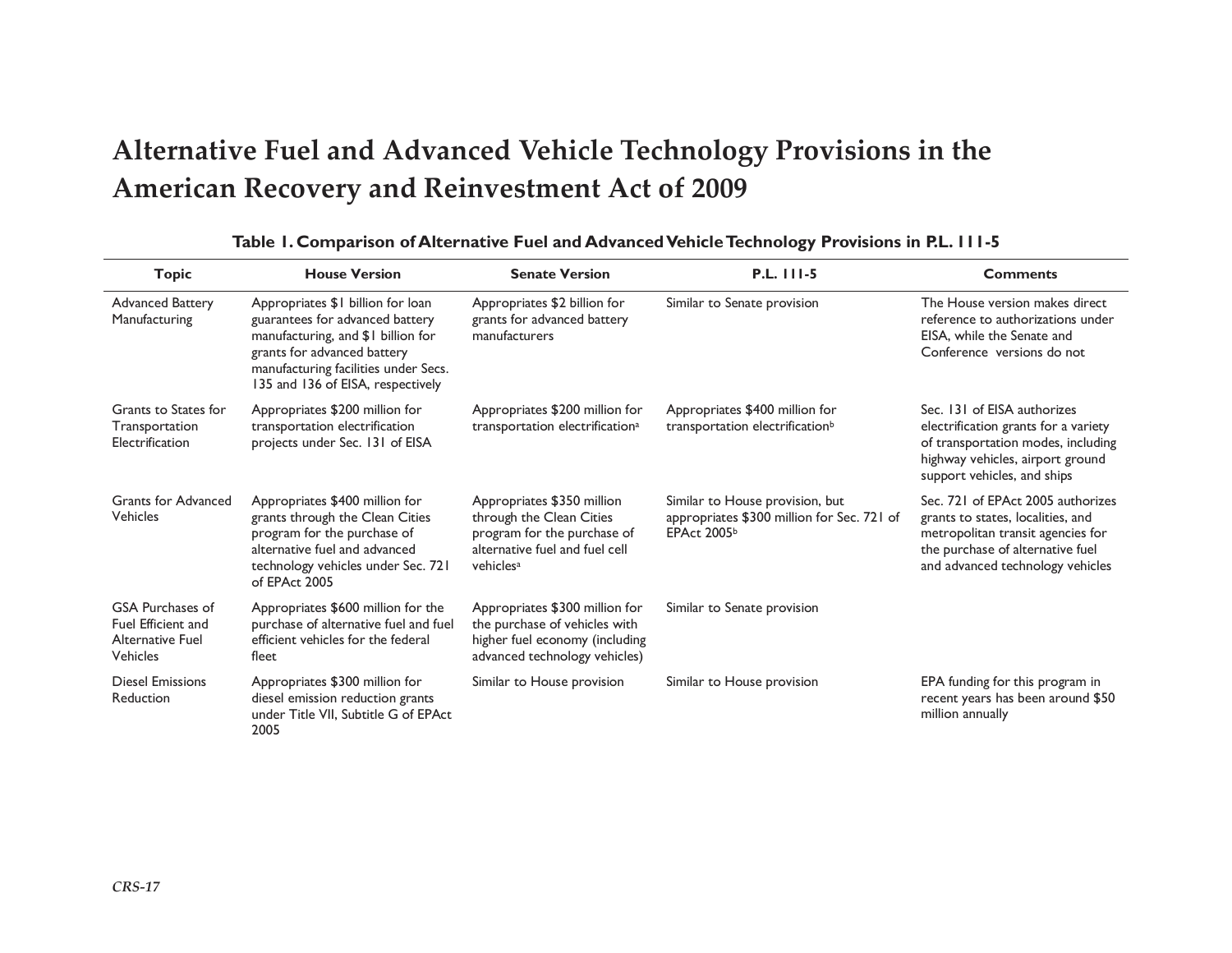| <b>Topic</b>                                                                         | <b>House Version</b>                                                                                                                                                                                                                                                                                                                                                            | <b>Senate Version</b>                                                                                                                                                                                                                                                                                                              | P.L. 111-5                                                                                                                                                                                                                                                                                                                                                                                                                                                                                                                                                                                                                                                                                                                                          | <b>Comments</b>                                                                                                                                                                                                                                                                                                                                                                                                                                                                                                                                                                  |
|--------------------------------------------------------------------------------------|---------------------------------------------------------------------------------------------------------------------------------------------------------------------------------------------------------------------------------------------------------------------------------------------------------------------------------------------------------------------------------|------------------------------------------------------------------------------------------------------------------------------------------------------------------------------------------------------------------------------------------------------------------------------------------------------------------------------------|-----------------------------------------------------------------------------------------------------------------------------------------------------------------------------------------------------------------------------------------------------------------------------------------------------------------------------------------------------------------------------------------------------------------------------------------------------------------------------------------------------------------------------------------------------------------------------------------------------------------------------------------------------------------------------------------------------------------------------------------------------|----------------------------------------------------------------------------------------------------------------------------------------------------------------------------------------------------------------------------------------------------------------------------------------------------------------------------------------------------------------------------------------------------------------------------------------------------------------------------------------------------------------------------------------------------------------------------------|
| Expansion of<br><b>Alternative Fuel</b><br>Refueling<br>Infrastructure Tax<br>Credit | For 2009 and 2010, expands the<br>current credit for the installation of<br>alternative fuel refueling<br>infrastructure: increases<br>percentage credit for retail<br>installations to 50% and maximum<br>credit to \$50,000; for hydrogen<br>retail infrastructure, maintains 30%<br>credit but increases maximum to<br>\$200,000; increases residential<br>credit to \$2,000 | Similar to House provision,<br>but expands credit to include<br>electric vehicle recharging<br>stations, if certain conditions<br>are met                                                                                                                                                                                          | Similar to House provision                                                                                                                                                                                                                                                                                                                                                                                                                                                                                                                                                                                                                                                                                                                          | Sec. 1342 of the EPAct 2005<br>established a tax credit for the<br>installation of infrastructure to<br>deliver alternative fuels-defined<br>as ethanol, natural gas, liquefied<br>petroleum gas, hydrogen, or fuels<br>containing at least 20% biodiesel;<br>the credit is 30% of the installation<br>cost, up to \$30,000 for retail<br>installations, or up to \$1,000 for<br>residential installations                                                                                                                                                                       |
| Modification of Tax<br>Credit for the<br>Purchase of Plug-in<br>Vehicles             | No provision                                                                                                                                                                                                                                                                                                                                                                    | Modifies the existing tax credit<br>for plug-in vehicles to allow a<br>10% credit, up to \$4,000 for<br>the purchase of 4-wheeled<br>low-speed electric vehicles, as<br>well as 2- and 3-wheeled<br>electric vehicles; establishes a<br>10% credit, up to \$4,000 for<br>the conversion of an existing<br>vehicle to battery power | Modifies the existing tax credit to cap<br>the per-vehicle credit at \$7,500 for light-<br>duty vehicles and heavy-duty vehicles up<br>to 14,000 pounds gross weight; replaces<br>the 250,000 total vehicle limit for phase-<br>out of the credit with a 200,000 per-<br>manufacturer limit: eliminates the credit<br>for heavier vehicles; establishes a credit<br>of up to \$2,500 for low-speed 4-wheel<br>vehicles, as well as 2- and 3-wheeled<br>electric vehicles; establishes a credit of<br>up to \$4,000 for the conversion of an<br>existing vehicle to battery power; allows<br>plug-in credit (as well as other alternative<br>fuel and advanced vehicle credits) as a<br>personal credit against the Alternative<br>Minimum Tax (AMT) | Section 205 of EESA established a<br>tax credit for the purchase of a<br>new plug-in vehicle; the credit is<br>based on the battery capacity of<br>the vehicle, and is capped at<br>\$7,500 for light-duty vehicles and<br>up to \$15,000 for the heaviest<br>vehicles; when total U.S. sales of<br>vehicles eligible for the credit<br>reaches 250,000, the credit begins<br>to phase out; currently purchasers<br>may not claim the plug-in credit<br>and related credits for alternative<br>fuel and advanced technology<br>vehicles if they are subject to the<br><b>AMT</b> |
| <b>Biorefinery Grants</b><br>and Loan Guarantees                                     | No Provision                                                                                                                                                                                                                                                                                                                                                                    | Appropriates \$200 million for<br>2008 Farm Bill Biorefinery<br>Assistance Program                                                                                                                                                                                                                                                 | No provision                                                                                                                                                                                                                                                                                                                                                                                                                                                                                                                                                                                                                                                                                                                                        | As yet unfunded, this program<br>would provide financial assistance<br>for the development, construction,<br>and conversion of plants to<br>produce advanced biofuels                                                                                                                                                                                                                                                                                                                                                                                                            |

**Source:** CRS Analysis of: H.R. 1 as passed by the House and Senate; Senate Committee on Appropriations, *Appropriations Provisions of the American Recovery and Reinvestment Act*, February 6, 2009; *Joint Explanatory Statement of the Committee of Conference on H.R. 1*; H.Rept. 111-16.

a. Senate report language specifies this appropriation.

b. Conference report language (Joint Explanatory Statement) specifies this appropriation.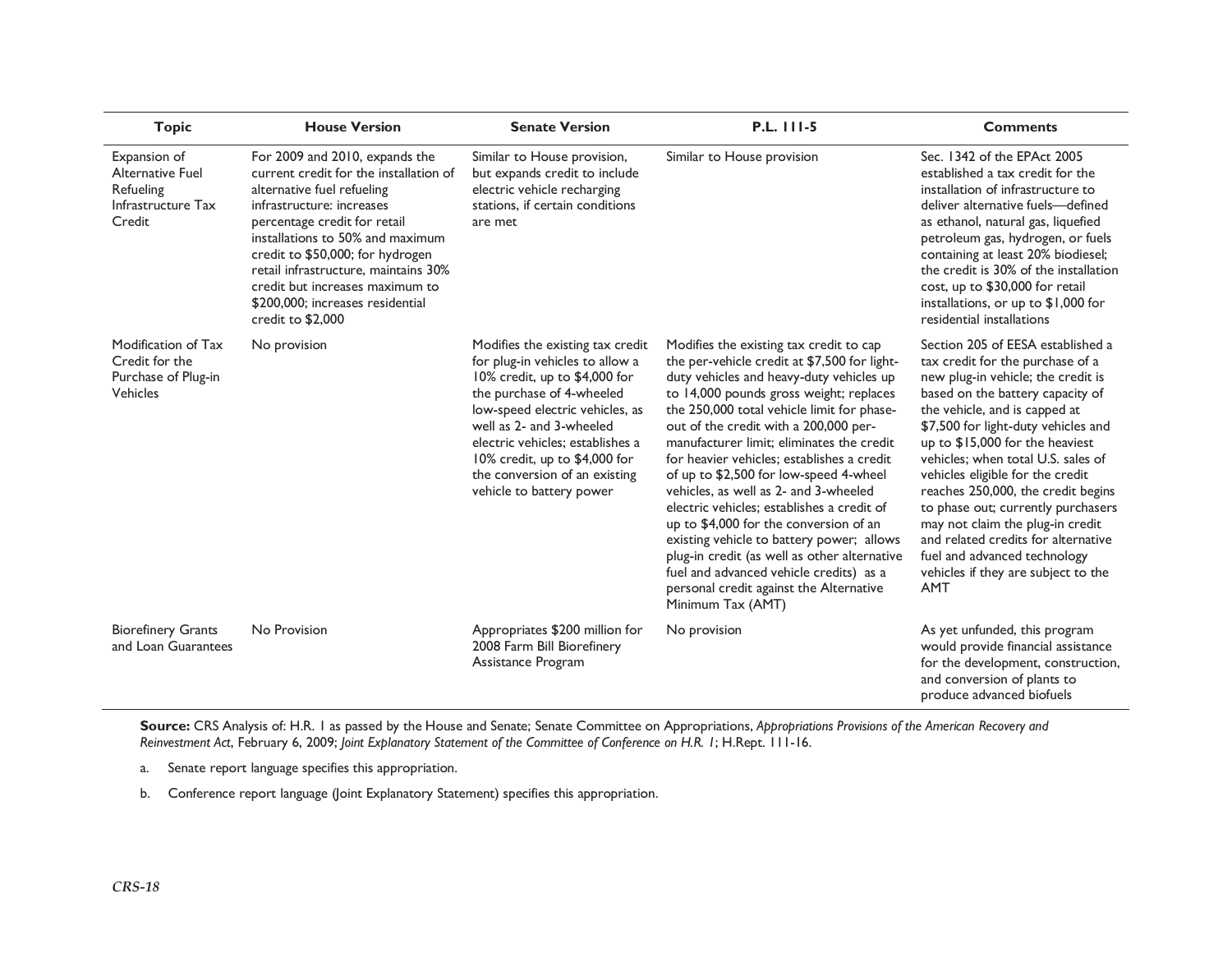# **For Additional Reading**

California Energy Commission. *ABCs of AFVs: A Guide to Alternative Fuel Vehicles.* Sacramento, CA. November 1999.

Electric Drive Transportation Association. *Technology/Vehicle Overview*. Washington, DC. Updated January 2010. http://www.electricdrive.org

Fuel Cells 2000. *Online Fuel Cell Information Center*. Washington, DC. Updated January 2010. http://www.fuelcells.org/

Methanol Institute. *Methanol Institute Homepage*. Washington, DC. Updated November 2009. http://www.methanol.org/

National Biodiesel Board. *Biodiesel Basics.* Jefferson City, MO. Updated January 2010. http://www.biodiesel.org/resources/biodiesel\_basics/

National Hydrogen Association. *General Information*. Washington, DC. Updated January 2010. http://www.hydrogenassociation.org/general/index.asp

Natural Gas Vehicles for America. *About NGVs*. Washington, DC. Updated July 2009. http://www.ngvc.org/about\_ngv/index.html

Propane Education and Research Council. *Propane Vehicle Fleets*. Washington, DC. Updated December 2009. http://www.propanecouncil.org/trade/fleet/index.cfm

Renewable Fuels Association. *Ethanol Industry Outlook 2009*. Washington, DC. February 2009. http://www.ethanolrfa.org/industry/outlook/

U.S. Department of Energy, Office of Energy Efficiency and Renewable Energy. *Alternative Fuels Data Center.* Washington, DC. Updated December 2009. http://www.eere.energy.gov/afdc//

U.S. Department of Energy. *Fuel Cell Report to Congress*. Washington, DC. February 2003.

——. *National Hydrogen Energy Roadmap*. Washington, DC. November 2002.

U.S. Government Accountability Office (formerly Government Accounting Office). Energy Policy Act of 1992: Limited Progress in Acquiring Alternative Fuel Vehicles and Reaching Fuel Goals. Washington, DC. February 2000. RCED-00-59.

——. *Tax Incentives for Petroleum and Ethanol Fuels*. Washington, DC. September 2000. RCED-00-301R.

U.S. Internal Revenue Service. *Hybrid Cars and Alternative Fuel Vehicles*. Updated October 3, 2008. http://www.irs.gov/newsroom/article/0,,id=157632,00.html